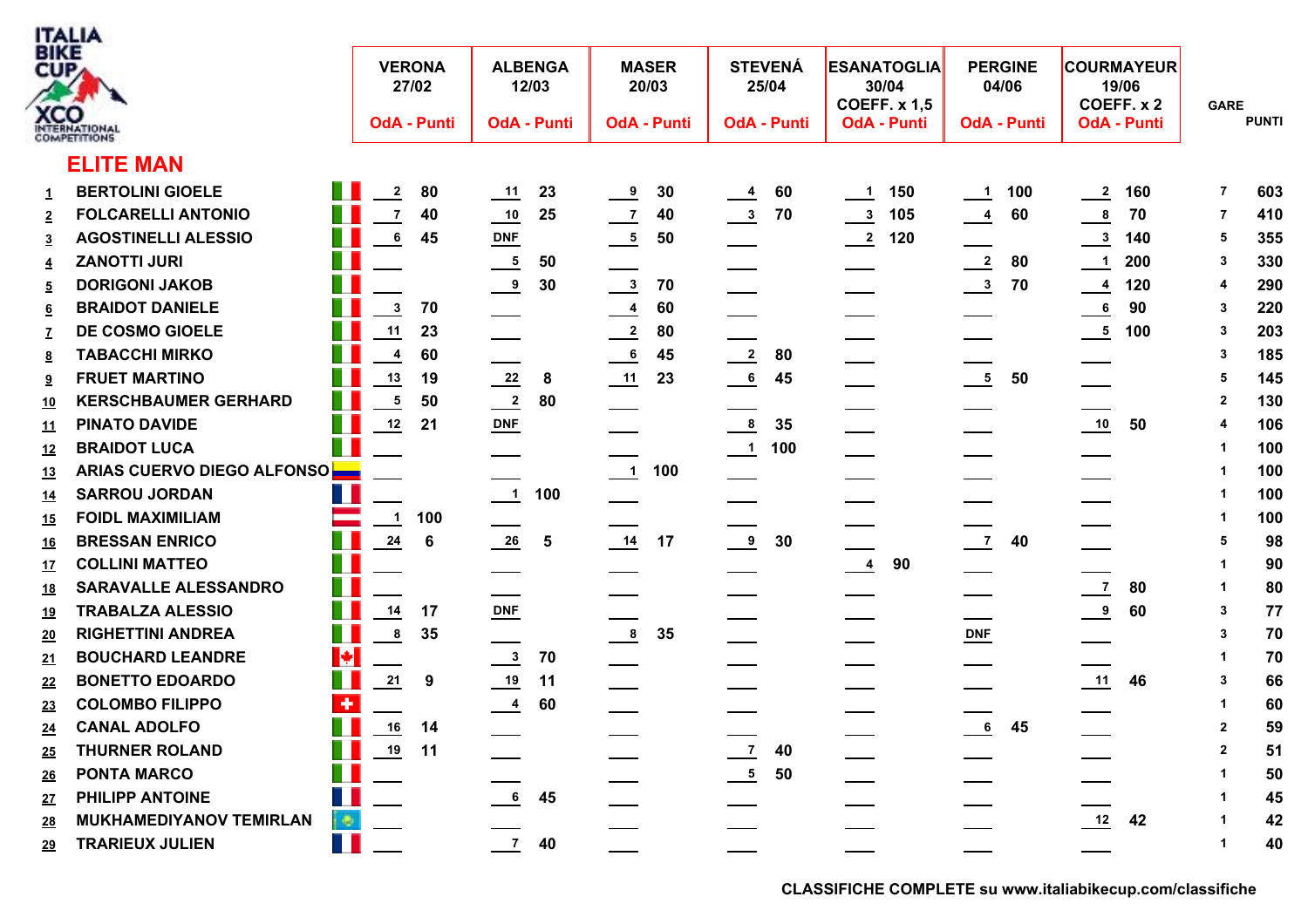

| BIKE<br>CUP, | <b>XCO</b><br>NTERNATIONAL |                            | <b>VERONA</b><br><b>OdA - Punti</b> | 27/02          | <b>ALBENGA</b><br>12/03<br><b>OdA - Punti</b> |                         | <b>MASER</b><br>20/03<br><b>OdA - Punti</b> |                | <b>STEVENÁ</b><br>25/04    | <b>OdA - Punti</b> | <b>ESANATOGLIA</b><br>30/04<br><b>COEFF. x 1,5</b><br><b>OdA - Punti</b> | <b>PERGINE</b><br>04/06<br><b>OdA - Punti</b> | <b>COURMAYEUR</b><br>19/06<br>COEFF. x 2<br><b>OdA - Punti</b> | <b>GARE</b>  | <b>PUNTI</b> |
|--------------|----------------------------|----------------------------|-------------------------------------|----------------|-----------------------------------------------|-------------------------|---------------------------------------------|----------------|----------------------------|--------------------|--------------------------------------------------------------------------|-----------------------------------------------|----------------------------------------------------------------|--------------|--------------|
| 30           | <b>BRANCATI ALBERTO</b>    | n.                         |                                     |                |                                               |                         | $\frac{16}{1}$                              | 14             | $\overline{\phantom{0}10}$ | 25                 |                                                                          |                                               |                                                                | $\mathbf{2}$ | 39           |
| <u>31</u>    | <b>CLERICI DAVIDE</b>      | T J                        |                                     |                | $\frac{17}{1}$                                | 13                      | $\overline{10}$                             | 25             |                            |                    |                                                                          |                                               |                                                                | $\mathbf{2}$ | 38           |
| <u>32</u>    | <b>BLUMS MARTINS</b>       | $\mathbb{Z}$               |                                     |                | $\frac{8}{1}$                                 | 35                      |                                             |                |                            |                    |                                                                          |                                               |                                                                |              | 35           |
| 33           | <b>DEI TOS ANDREA</b>      |                            | ${\bf 25}$                          | 5              |                                               |                         | 18                                          | 12             | $\frac{14}{1}$             | 17                 |                                                                          |                                               |                                                                | 3            | 34           |
| <u>34</u>    | <b>BSCHERER MORITZ</b>     | $\mathcal{L}$              | $\boldsymbol{9}$                    | 30             |                                               |                         |                                             |                |                            |                    |                                                                          |                                               |                                                                |              | 30           |
| <u>35</u>    | <b>TAUCERI FEDERICO</b>    | T.                         |                                     |                |                                               |                         | $\frac{21}{2}$                              | 9              | $\frac{13}{2}$             | 19                 | $\overline{\phantom{a}}$                                                 |                                               |                                                                | $\mathbf{2}$ | 28           |
| <u>36</u>    | <b>CUDICIO ALBERTO</b>     | T J                        |                                     |                |                                               |                         | $\frac{17}{1}$                              | 13             | $\frac{15}{2}$             | 15                 |                                                                          |                                               |                                                                | $\mathbf{2}$ | 28           |
| 37           | <b>TURSI LORIS</b>         | H                          | $\frac{32}{2}$                      |                | $\frac{29}{2}$                                | 5                       | $\frac{23}{2}$                              | $\overline{7}$ |                            | 13                 | ___                                                                      |                                               |                                                                |              | 25           |
| <u>38</u>    | <b>STRÄHLE SVEN</b>        | -                          | 10                                  | 25             |                                               |                         |                                             |                |                            |                    |                                                                          |                                               |                                                                |              | 25           |
| <u>39</u>    | <b>CERUTTI GREGORIO</b>    | T I                        | 22                                  | 8              |                                               |                         | $\underline{\phantom{0}15}$                 | 15             |                            |                    |                                                                          |                                               |                                                                | 2            | 23           |
| <u>40</u>    | <b>VISINELLI RAFAEL</b>    | T.                         |                                     |                |                                               |                         |                                             |                | 11                         | 23                 |                                                                          |                                               |                                                                |              | 23           |
| <u>41</u>    | <b>COSENTINO ALBERTO</b>   | H.                         | DNF                                 |                |                                               |                         |                                             |                | $\frac{12}{2}$             | 21                 |                                                                          |                                               |                                                                | $\mathbf{2}$ | 21           |
| <u>42</u>    | <b>DAL GRANDE STEFANO</b>  | T I                        |                                     |                |                                               |                         | 12                                          | 21             |                            |                    |                                                                          |                                               |                                                                |              | 21           |
| 43           | <b>SOUTH CASEY</b>         | ÷                          |                                     |                | 12                                            | 21                      |                                             |                |                            |                    |                                                                          |                                               |                                                                |              | 21           |
| <u>44</u>    | <b>PRUDEK MATEJ</b>        | $\geq$                     |                                     |                |                                               |                         | $\frac{13}{2}$                              | 19             |                            |                    |                                                                          |                                               |                                                                |              | 19           |
| <u>45</u>    | <b>ZARAGOZA Anthony</b>    |                            |                                     |                | $\frac{13}{2}$                                | 19                      |                                             |                |                            |                    |                                                                          |                                               |                                                                |              | 19           |
| <u>46</u>    | <b>DELPECH LUDOVIC</b>     | Ш                          |                                     |                | $\frac{14}{1}$                                | 17                      |                                             |                |                            |                    |                                                                          |                                               |                                                                | 1            | 17           |
| <u>47</u>    | <b>MAZZUREGA ELIA</b>      | H.                         | $\frac{26}{1}$                      | 5              |                                               |                         | $\frac{20}{1}$                              | 10             |                            |                    |                                                                          |                                               |                                                                | $\mathbf{2}$ | 15           |
| <u>48</u>    | <b>BONETTO FRANCESCO</b>   | m a                        |                                     |                | 15                                            | 15                      |                                             |                |                            |                    |                                                                          | ____                                          |                                                                |              | 15           |
| <u>49</u>    | <b>NEFF LUIS</b>           | <b>Barnett St</b>          | 15                                  | 15             |                                               |                         |                                             |                |                            |                    |                                                                          |                                               |                                                                |              | 15           |
| <u>50</u>    | <b>SALMISTRARO STEFANO</b> | a ka                       |                                     |                |                                               |                         |                                             |                | $\frac{16}{1}$             | 14                 |                                                                          |                                               |                                                                |              | 14           |
| <u>51</u>    | <b>ORR CAMERON</b>         | $\frac{N}{N}$              |                                     |                | 16                                            | 14                      |                                             |                |                            |                    |                                                                          |                                               |                                                                |              | 14           |
| 52           | <b>CESTONARO MATTIA</b>    | H                          | 29                                  | ${\bf 5}$      |                                               |                         | $\frac{22}{2}$                              | 8              |                            |                    |                                                                          |                                               |                                                                | $\mathbf{2}$ | 13           |
| 53           | <b>FEINAUER TIM</b>        | $\overline{\phantom{a}}$   | $17$                                | 13             |                                               |                         |                                             |                |                            |                    |                                                                          |                                               |                                                                | 1            | 13           |
| <u>54</u>    | <b>LUPATO DENNY</b>        | H                          | 23                                  | $\overline{7}$ | $\frac{25}{1}$                                | $\overline{\mathbf{5}}$ |                                             |                |                            |                    |                                                                          |                                               |                                                                | $\mathbf{2}$ | 12           |
| 55           | <b>PETTINA' NICHOLAS</b>   | T.                         | $\underline{\mathbf{18}}$           | 12             |                                               |                         | $\underline{\text{DNF}}$                    |                |                            |                    |                                                                          |                                               |                                                                |              | 12           |
| <u>56</u>    | <b>PICCIN FEDERICO</b>     | $\mathcal{L}^{\text{max}}$ |                                     |                |                                               |                         |                                             |                | $\frac{18}{1}$             | 12                 |                                                                          |                                               |                                                                |              | 12           |
| <u>57</u>    | <b>CHARMES QUENTIN</b>     |                            |                                     |                | 18                                            | 12                      |                                             |                |                            |                    |                                                                          |                                               |                                                                |              | 12           |
| 58           | <b>GARGANTINI DARIO</b>    |                            |                                     |                |                                               |                         | 19 11                                       |                |                            |                    |                                                                          |                                               |                                                                |              | 11           |
| <u>59</u>    | <b>MAROCCO CARLO</b>       | H.                         | 28                                  | ${\bf 5}$      | $\frac{28}{1}$                                | 5                       |                                             |                |                            |                    |                                                                          |                                               |                                                                | $\mathbf{2}$ | 10           |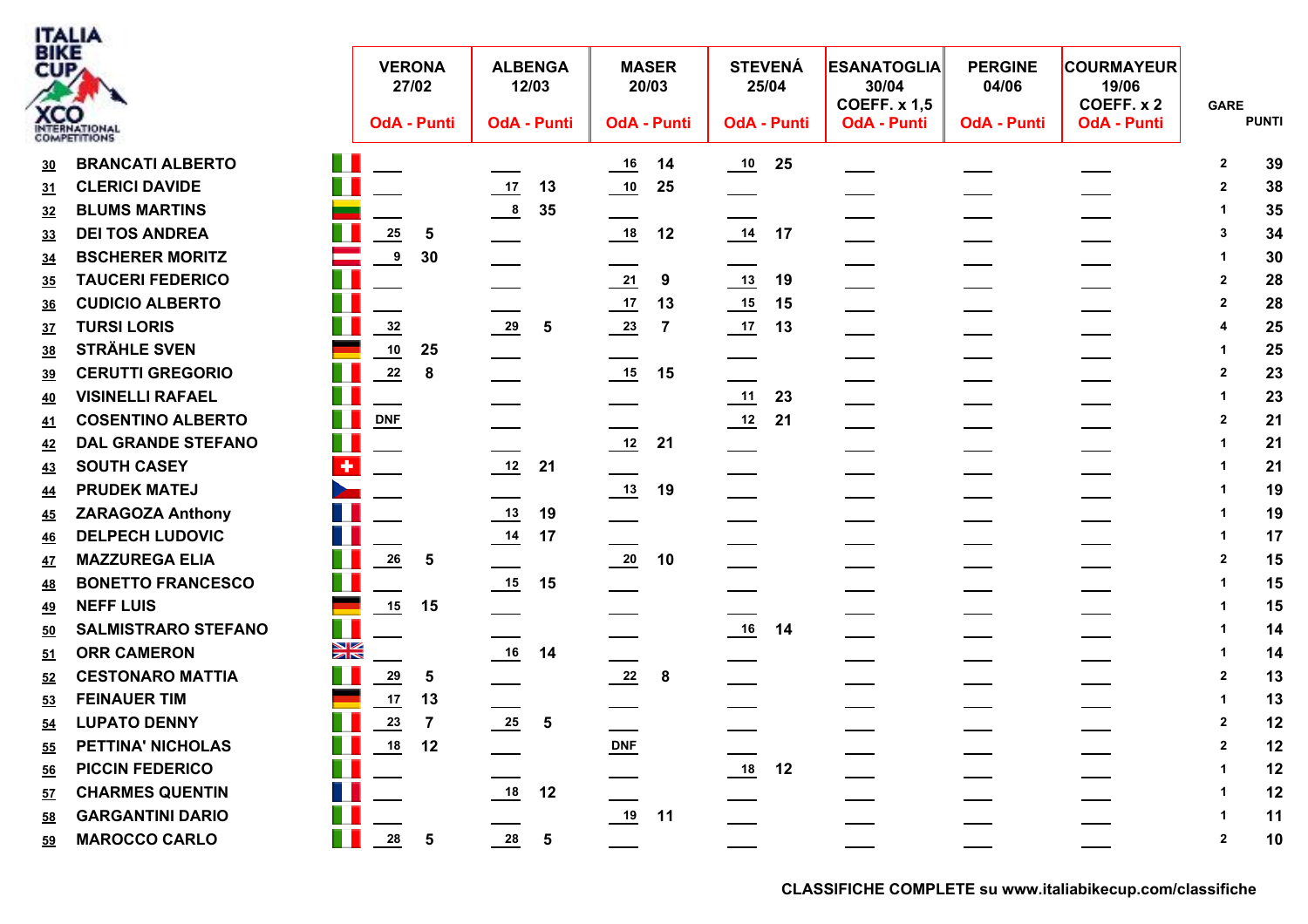

| <br>3IKE<br>$\mathsf{U}\mathsf{P}_{\mathcal{A}}$<br><b>CO</b> | <b>VERONA</b><br>27/02<br><b>OdA - Punti</b> | <b>ALBENGA</b><br>12/03<br><b>OdA - Punti</b> | <b>MASER</b><br>20/03<br><b>OdA - Punti</b> | <b>STEVENÁ</b><br>25/04<br><b>OdA - Punti</b> | <b>ESANATOGLIA</b><br>30/04<br><b>COEFF. x 1,5</b><br><b>OdA - Punti</b> | <b>PERGINE</b><br>04/06<br><b>OdA - Punti</b> | <b>COURMAYEUR</b><br>19/06<br>COEFF. x 2<br><b>OdA - Punti</b> | <b>GARE</b><br><b>PUNTI</b> |   |
|---------------------------------------------------------------|----------------------------------------------|-----------------------------------------------|---------------------------------------------|-----------------------------------------------|--------------------------------------------------------------------------|-----------------------------------------------|----------------------------------------------------------------|-----------------------------|---|
| <b>VERREAULT VICTOR</b><br><u>60</u>                          | 图                                            | 10<br>$\frac{20}{1}$                          |                                             |                                               |                                                                          |                                               |                                                                | 10                          |   |
| 61 BILIC ANTHONY                                              | ×,<br>20<br>10                               |                                               |                                             |                                               |                                                                          |                                               |                                                                | 10                          |   |
| 62 MARTINELLI ANDREA                                          | H.<br>$DNF$                                  | $\frac{21}{2}$<br>- 9                         |                                             |                                               |                                                                          |                                               |                                                                |                             | 9 |
| 63 FERRERO SIMONE                                             |                                              | $\frac{23}{2}$                                |                                             |                                               |                                                                          |                                               |                                                                |                             |   |
| 64 DAL VECCHIO YURI                                           |                                              |                                               | $\frac{24}{1}$<br>6                         |                                               |                                                                          |                                               |                                                                |                             | 6 |
| 65 LUPATO ALEX                                                |                                              | $\frac{24}{1}$<br>-6                          |                                             |                                               |                                                                          |                                               |                                                                |                             | 6 |
| 66 RUSCA GIORGIO                                              | a ka<br>$\frac{33}{2}$                       | $\frac{30}{2}$<br>5                           |                                             |                                               |                                                                          |                                               |                                                                |                             |   |
| <b>CHARMES THEO</b><br>67                                     |                                              | $\frac{27}{2}$<br>$\mathbf{5}$                |                                             |                                               |                                                                          |                                               |                                                                |                             |   |
| <b>RIGON LUCA</b><br><u>68</u>                                | 27                                           |                                               |                                             |                                               |                                                                          |                                               |                                                                |                             |   |
| 69 LEGOVIC MARETIN                                            | $\mathcal{L}$<br>30 <sub>o</sub>             |                                               |                                             |                                               |                                                                          |                                               |                                                                |                             |   |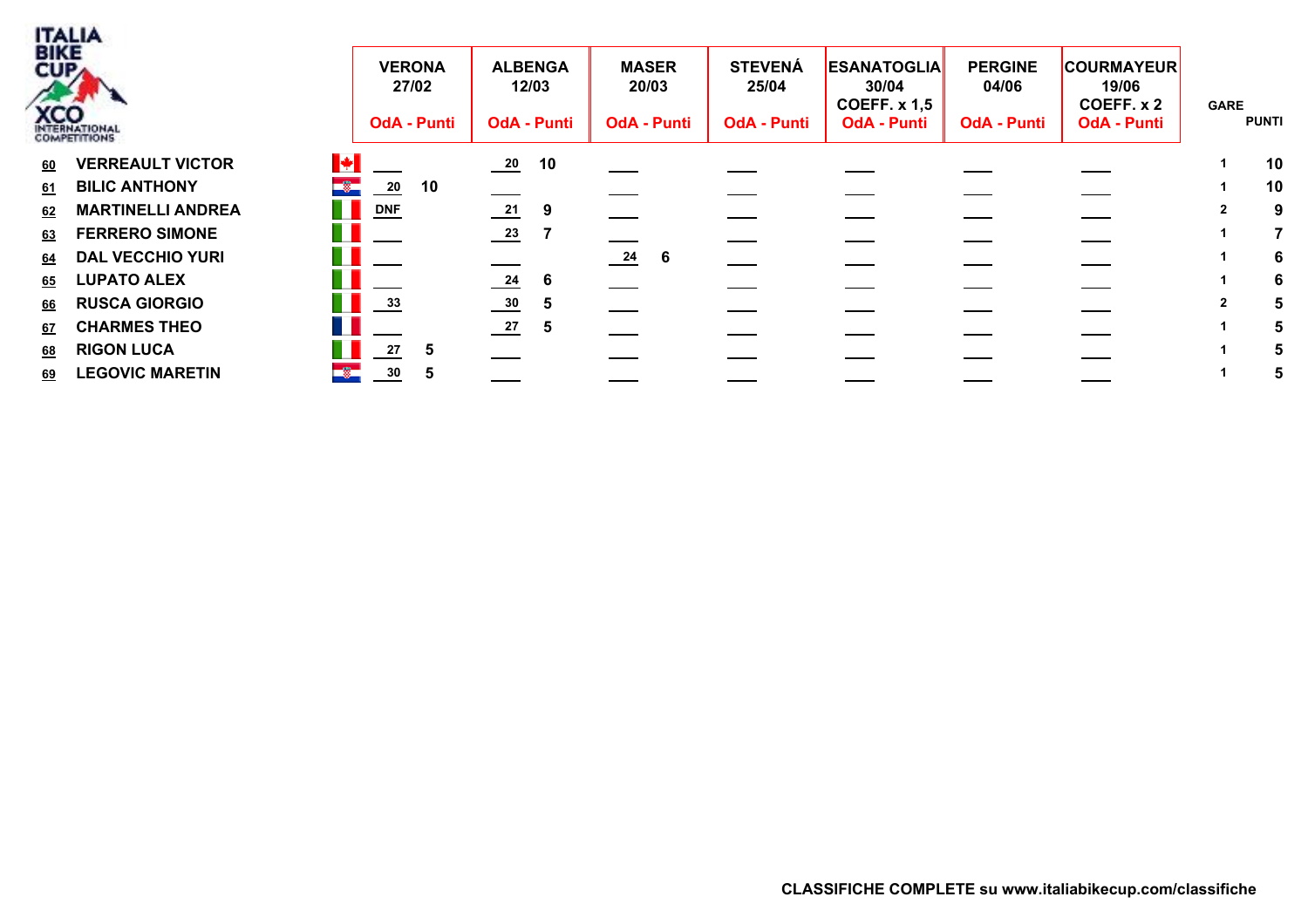

| <br>대          | CO                                |                |                           | <b>VERONA</b><br>27/02  |                          | <b>ALBENGA</b><br>12/03 |                            | <b>MASER</b><br>20/03   |                      | <b>STEVENÁ</b><br>25/04 | <b>ESANATOGLIA</b><br>30/04<br><b>COEFF. x 1,5</b> |           | <b>PERGINE</b><br>04/06    |     | 19/06                     | <b>COURMAYEUR</b><br>COEFF. x 2 | <b>GARE</b>  |              |
|----------------|-----------------------------------|----------------|---------------------------|-------------------------|--------------------------|-------------------------|----------------------------|-------------------------|----------------------|-------------------------|----------------------------------------------------|-----------|----------------------------|-----|---------------------------|---------------------------------|--------------|--------------|
|                | <b>OMPETITIONS</b>                |                |                           | <b>OdA - Punti</b>      |                          | <b>OdA - Punti</b>      |                            | <b>OdA - Punti</b>      |                      | <b>OdA - Punti</b>      | <b>OdA - Punti</b>                                 |           | <b>OdA - Punti</b>         |     |                           | <b>OdA - Punti</b>              |              | <b>PUNTI</b> |
|                | <b>UNDER 23 MAN</b>               |                |                           |                         |                          |                         |                            |                         |                      |                         |                                                    |           |                            |     |                           |                                 |              |              |
| 1              | <b>FONTANA FILIPPO</b>            | n ka           | $\overline{2}$            | 80                      |                          |                         | $\frac{1}{2}$              | 100                     | $\frac{1}{\sqrt{1}}$ | 100                     |                                                    |           | $\overline{\phantom{0}}$ 1 | 100 | $\overline{2}$            | 160                             | 5            | 540          |
|                | <b>SIFFREDI MATTEO</b>            | H              |                           |                         | $\frac{9}{2}$            | 30                      |                            |                         |                      |                         |                                                    |           | $\overline{\phantom{0}}$   | 60  | $\overline{\phantom{0}1}$ | 200                             | 3            | 290          |
| 3              | <b>LEONE SAMUELE</b>              | Ш              | $14$                      | 17                      | $\frac{23}{2}$           | $\overline{7}$          | 18                         | 12                      | $\frac{5}{2}$        | 50                      | $\overline{z}$                                     | 60        | DNF                        |     | $\frac{3}{2}$             | 140                             | 7            | 286          |
| 4              | <b>CAPOIA ALBERTO</b>             |                | $13$                      | 19                      | $\frac{22}{2}$           | 8                       | $\frac{16}{1}$             | 14                      | $\frac{7}{2}$        | 40                      | $\frac{2}{2}$                                      | 120       | $\frac{7}{2}$              | 40  | $\frac{14}{1}$            | 34                              | 7            | 275          |
| $\overline{5}$ | <b>BERNARDI CRISTIAN</b>          | П              | $\overline{7}$            | 40                      | $\frac{13}{2}$           | 19                      | $\frac{17}{1}$             | 13                      | $\frac{16}{1}$       | 14                      |                                                    |           | $\frac{3}{2}$              | 70  |                           | $\frac{5}{6}$ 100               | 6            | 256          |
| 6              | <b>CERRI GIANLUCA</b>             | T.             | $\frac{25}{1}$            | 5                       | $\frac{25}{1}$           | 5                       | $\frac{9}{2}$              | 30                      | $\frac{3}{2}$        | 70                      |                                                    |           | $\frac{8}{1}$              | 35  | $\frac{7}{2}$             | 80                              | 6            | 225          |
|                | <b>DEL TORO ROMERO ISAAC</b>      | $\blacksquare$ |                           |                         |                          |                         |                            |                         | $\frac{4}{1}$        | 60                      | $\frac{1}{\sqrt{1}}$                               | 150       |                            |     |                           |                                 | $\mathbf{2}$ | 210          |
| 8              | <b>VITTONE ANDREAS EMANUELE</b>   |                | 4                         | 60                      | $\frac{4}{1}$            | 60                      | $\frac{2}{2}$              | 80                      | $DNF$                |                         |                                                    |           |                            |     |                           |                                 |              | 200          |
| 9              | <b>HUEZ EMANUELE</b>              | Ш              | ${\bf 16}$                | 14                      |                          |                         | $\frac{3}{2}$              | 70                      | $\frac{2}{\sqrt{2}}$ | 80                      |                                                    |           | $\overline{\mathbf{e}}$    | 30  |                           |                                 |              | 194          |
| <u> 10</u>     | <b>AGOSTINACCHIO FILIPPO</b>      | Ш              | $\boldsymbol{8}$          | 35                      |                          |                         | $\frac{4}{1}$              | 60                      | $DNF$                |                         |                                                    |           | $\frac{2}{2}$              | 80  | <b>DNF</b>                | $\mathbf 0$                     | 5            | 175          |
| <u> 11</u>     | <b>BOCCHIO VEGA EMANUELE</b>      | E.             |                           |                         |                          | 15                      | $\frac{15}{1}$             | 15                      |                      |                         |                                                    |           |                            |     | $\frac{4}{120}$           |                                 | 3            | 150          |
| <u> 12</u>     | <b>BAIR MARIO</b>                 | ▀              | $\overline{\mathbf{3}}$   | 70                      | $\frac{2}{2}$            | 80                      |                            |                         |                      |                         |                                                    |           |                            |     |                           |                                 | $\mathbf{2}$ | 150          |
| <u> 13</u>     | <b>SPICA EMANUELE</b>             | Ш              | 15                        | 15                      | $\frac{29}{2}$           | 5                       |                            |                         |                      |                         | $\frac{3}{2}$                                      | 105       | 12                         | 21  |                           |                                 |              | 146          |
| <u> 14</u>     | <b>AVONDETTO SIMONE</b>           |                | $\overline{1}$            | 100                     |                          |                         | 6                          | 45                      |                      |                         |                                                    |           |                            |     |                           |                                 | $\mathbf{2}$ | 145          |
| <u> 15</u>     | <b>BERETTA MATTIA</b>             | T.             | 9                         | 30                      | 14                       | 17                      | $\overline{\phantom{0}10}$ | 25                      | 6                    | 45                      |                                                    |           |                            | 25  |                           |                                 | 5            | 142          |
| <u> 16</u>     | <b>FOCCOLI DAVIDE</b>             | T.             | $\frac{21}{1}$            | $\boldsymbol{9}$        |                          |                         | $\frac{13}{2}$             | 19                      |                      |                         |                                                    |           | $\frac{5}{1}$              | 50  | $\overline{10}$           | 50                              | 4            | 128          |
| <u> 17</u>     | <b>RILEY BJORN</b>                | ▆▆             | $6\phantom{1}$            | 45                      | $\frac{3}{2}$            | 70                      |                            |                         |                      |                         |                                                    |           |                            |     |                           |                                 | $\mathbf{2}$ | 115          |
| <u> 18</u>     | <b>PECIS MICHAEL</b>              | Ш              | $\underline{\mathbf{18}}$ | 12                      | $\frac{20}{1}$           | 10                      | 22                         | 8                       | $\frac{12}{1}$       | 21                      |                                                    |           | 17                         | 13  | 11                        | 46                              | 6            | 110          |
| <u> 19</u>     | <b>PARISI YANNICK</b>             | H.             | <b>DNF</b>                |                         |                          |                         |                            |                         | $DNF$                |                         |                                                    |           | $\frac{13}{2}$             | 19  | $\frac{6}{1}$             | 90                              | 4            | 109          |
| <u> 20</u>     | <b>BOICHIS ADRIEN</b>             | Ш              |                           |                         | $\overline{\phantom{a}}$ | 100                     |                            |                         |                      |                         |                                                    |           |                            |     |                           |                                 |              | 100          |
| <u> 21</u>     | <b>MANCINELLI PHILIPPE</b>        |                |                           |                         |                          |                         | $\frac{23}{2}$             | $\overline{7}$          |                      |                         | $\frac{4}{1}$                                      | 90        |                            |     |                           |                                 | $\mathbf{2}$ | 97           |
| 22             | <b>BERTINI GABRIELE</b>           | H              | ${\bf 27}$                | 5                       | $DNF$                    |                         | $\frac{25}{2}$             | $\overline{\mathbf{5}}$ |                      |                         | $\overline{\phantom{a}}^5$                         | 75        | $DNF$                      |     |                           |                                 | 5            | 85           |
| <u>23</u>      | <b>GARCIA TREJO CARLOS ALFONS</b> |                |                           |                         |                          |                         |                            |                         | $\frac{17}{2}$       | 13                      | 67,5                                               |           |                            |     |                           |                                 | $\mathbf{2}$ | 80,5         |
| <u> 24</u>     | <b>PAVAN MARCO</b>                | T.             |                           |                         | $\frac{28}{1}$           | 5                       |                            |                         |                      |                         |                                                    |           |                            |     | $\boldsymbol{8}$          | 70                              | $\mathbf{2}$ | 75           |
| <u> 25</u>     | <b>CAPRA MANUEL</b>               | $\mathbb{R}^n$ | 19                        | 11                      |                          |                         | $\frac{12}{1}$             | 21                      | $\frac{8}{1}$        | 35                      |                                                    |           | $DNF$                      |     | $DNF$                     | 0                               | 5            | 67           |
| <u> 26</u>     | PERUZZO ANDREA                    | Ш              | $\frac{32}{2}$            |                         | $\frac{37}{2}$           |                         | $\frac{24}{1}$             | $6\phantom{1}6$         |                      |                         |                                                    |           |                            |     | $\overline{\bullet}$      | 60                              | 4            | 66           |
| <u> 27</u>     | <b>TRINCHERI LORENZO</b>          | E.             | ${\bf 26}$                | $\overline{\mathbf{5}}$ | 19                       | 11                      | $\frac{11}{1}$             | 23                      |                      | 25                      |                                                    |           |                            |     |                           |                                 |              | 64           |
| <u>28</u>      | <b>CHERCHI DARIO</b>              | T.             |                           |                         | 11                       | 23                      | $\frac{7}{2}$              | 40                      |                      |                         |                                                    |           |                            |     |                           |                                 |              | 63           |
| 29             | <b>TOZZI ALEX</b>                 | Ш              | 46                        |                         |                          |                         | 31                         |                         |                      |                         |                                                    | 11, 34, 5 |                            |     | 20                        | 20                              | 4            | 54,5         |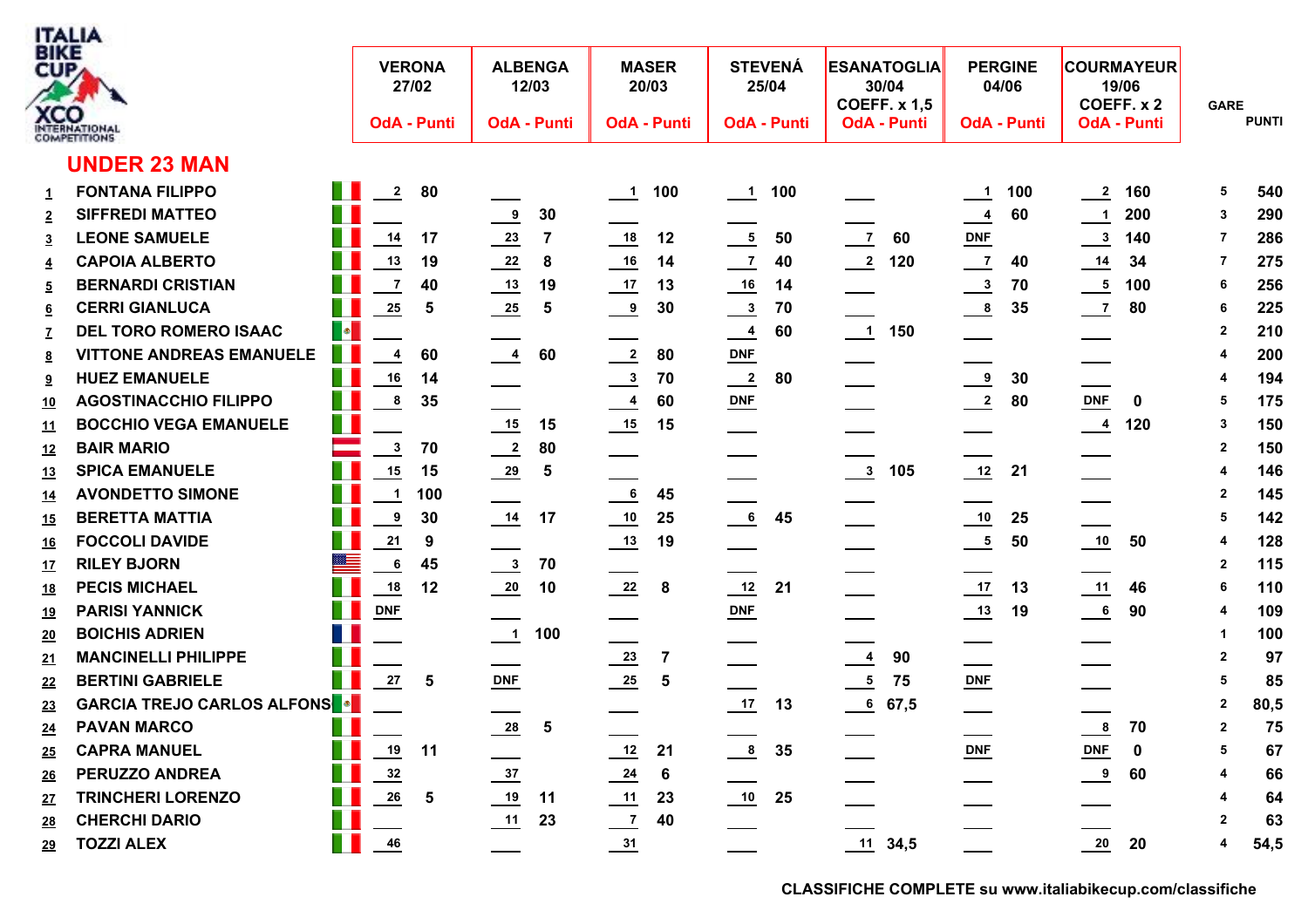

| BIKE<br>CUP | <b>XCO</b><br>INTERNATIONAL<br><b>COMPETITIONS</b> |                             | <b>VERONA</b><br>27/02<br><b>OdA - Punti</b> |                         | <b>ALBENGA</b><br>12/03<br><b>OdA - Punti</b> | <b>MASER</b><br>20/03<br><b>OdA - Punti</b> |            |                | <b>STEVENÁ</b><br>25/04<br><b>OdA - Punti</b> |               | <b>ESANATOGLIA</b><br>30/04<br><b>COEFF. x 1,5</b><br><b>OdA - Punti</b> | <b>PERGINE</b><br>04/06<br><b>OdA - Punti</b> |                  |                | <b>COURMAYEUR</b><br>19/06<br>COEFF. x 2<br><b>OdA - Punti</b> | <b>GARE</b> | <b>PUNTI</b> |
|-------------|----------------------------------------------------|-----------------------------|----------------------------------------------|-------------------------|-----------------------------------------------|---------------------------------------------|------------|----------------|-----------------------------------------------|---------------|--------------------------------------------------------------------------|-----------------------------------------------|------------------|----------------|----------------------------------------------------------------|-------------|--------------|
| <u>30</u>   | <b>BALDESTEIN RAUL</b>                             |                             |                                              |                         |                                               |                                             |            |                |                                               |               | 8, 52, 5                                                                 |                                               |                  |                |                                                                |             | 52,5         |
| 31          | <b>MAGNIN PRINO MATTEO</b>                         |                             | $\frac{35}{2}$                               | $\frac{34}{1}$          |                                               |                                             |            |                |                                               |               |                                                                          | 20                                            | 10               | 12             | 42                                                             |             | 52           |
| <u>32</u>   | <b>NOVERO ANDREA</b>                               |                             |                                              | $\frac{51}{1}$          |                                               | $\frac{29}{2}$                              | 5          | $\frac{21}{2}$ | 9                                             |               |                                                                          |                                               |                  | 13             | 38                                                             |             | 52           |
| <u>33</u>   | <b>COLOMBO ANDREA</b>                              |                             | $\frac{39}{2}$                               | $\frac{32}{2}$          |                                               | $\frac{28}{1}$                              | $\sqrt{5}$ |                |                                               |               |                                                                          | 6                                             | 45               | DNF            | $\mathbf 0$                                                    | 5           | 50           |
| <u>34</u>   | <b>VEDERSO SØLVØI OLIVER</b>                       | H                           | DNF                                          |                         |                                               | $\frac{5}{1}$                               | 50         |                |                                               |               |                                                                          |                                               |                  |                |                                                                | 2           | 50           |
| <u>35</u>   | <b>CARRICK ANDERSON CORRAN</b>                     | $\frac{\sum x_i}{\sum x_i}$ |                                              | $\frac{5}{1}$           | 50                                            |                                             |            |                |                                               |               |                                                                          |                                               |                  |                |                                                                |             | 50           |
| <u>36</u>   | <b>BAUMANN JANIS</b>                               | $\overline{+}$              | $\overline{5}$<br>50                         |                         |                                               |                                             |            |                |                                               |               |                                                                          |                                               |                  |                |                                                                |             | 50           |
| <u>37</u>   | <b>PEDERIVA SIMONE</b>                             | T I                         |                                              |                         |                                               | $\frac{26}{1}$                              | $\sqrt{5}$ | 13             | 19                                            |               |                                                                          | 11                                            | 23               |                |                                                                |             | 47           |
| 38          | PITTONI ALESSANDRO                                 | a k                         | $\frac{45}{1}$                               |                         |                                               |                                             |            |                |                                               | $\frac{9}{2}$ | 45                                                                       |                                               |                  |                |                                                                | 2           | 45           |
| <u>39</u>   | <b>MASON CAMERON</b>                               | $\frac{N}{N}$               |                                              | $\underline{6}$         | 45                                            |                                             |            |                |                                               |               |                                                                          |                                               |                  |                |                                                                |             | 45           |
| <u>40</u>   | <b>NATALI ENRICO</b>                               |                             | $\underline{41}$                             |                         |                                               |                                             |            |                |                                               |               | $13$ 28,5                                                                | 16                                            | 14               |                |                                                                | 3           | 42,5         |
| <u>41</u>   | <b>FRANCISCO GIORGIO</b>                           | M.                          | $\frac{44}{1}$                               | $\frac{39}{2}$          |                                               |                                             |            | 18             | 12                                            |               |                                                                          |                                               |                  |                | 30                                                             |             | 42           |
| <u>42</u>   | <b>BLACKMORE JOSEPH</b>                            | <u>NK</u>                   |                                              | $\frac{7}{2}$           | 40                                            |                                             |            |                |                                               |               |                                                                          |                                               |                  |                |                                                                |             | 40           |
| <u>43</u>   | <b>LAZZARETTI LORENZO</b>                          |                             | $\frac{28}{1}$<br>5                          | $\frac{33}{2}$          |                                               | $\frac{20}{2}$                              | 10         |                | 23                                            |               |                                                                          |                                               |                  |                |                                                                |             | 38           |
| <u>44</u>   | <b>PERSICO FEDERICO</b>                            |                             |                                              |                         |                                               |                                             |            |                |                                               |               |                                                                          | $\frac{18}{1}$                                | 12               | $\frac{17}{2}$ | 26                                                             | 2           | 38           |
| <u>45</u>   | <b>DIOMEDI FEDERICO</b>                            |                             | 42                                           |                         |                                               |                                             |            |                |                                               |               | 10, 37, 5                                                                | <b>DNF</b>                                    |                  |                |                                                                | 3           | 37,5         |
| <u>46</u>   | <b>MAZZUCCO LORIS</b>                              |                             | 24<br>$6\phantom{1}6$                        | $\frac{26}{1}$          | $\overline{\mathbf{5}}$                       |                                             | 11         |                | 15                                            |               |                                                                          |                                               |                  |                |                                                                |             | 37           |
| <u>47</u>   | <b>GORIA STEFANO</b>                               |                             | 11<br>23                                     | $\underline{\qquad 16}$ | 14                                            |                                             |            |                |                                               |               |                                                                          |                                               |                  |                |                                                                | 2           | 37           |
| <u>48</u>   | <b>OLIVIERI DAMIANO</b>                            | Ш                           | 37                                           | <b>DNF</b>              |                                               | $\frac{30}{2}$                              | 5          |                |                                               |               | $12$ 31,5                                                                |                                               |                  |                |                                                                |             | 36,5         |
| 49          | PENA FRANCO NELSON DUVAN                           | ▄                           |                                              |                         |                                               | $\frac{8}{2}$                               | 35         |                |                                               |               |                                                                          |                                               |                  |                |                                                                |             | 35           |
| <u>50</u>   | <b>MARTIN LUCA</b>                                 |                             |                                              | $\frac{8}{1}$           | 35                                            |                                             |            |                |                                               |               |                                                                          |                                               |                  |                |                                                                |             | 35           |
| 51          | <b>ROTA LUCIANO</b>                                |                             | $12$<br>21                                   | $\frac{17}{1}$          | 13                                            |                                             |            |                |                                               |               |                                                                          |                                               |                  |                |                                                                | 2           | 34           |
| 52          | <b>NESI FEDERICO</b>                               |                             | $\frac{58}{5}$                               | $\frac{52}{1}$          |                                               |                                             |            |                |                                               |               | $15$ 22,5                                                                | 21                                            | $\boldsymbol{9}$ |                |                                                                |             | 31,5         |
| 53          | <b>VANTAGGIATO RAMON</b>                           |                             |                                              |                         |                                               |                                             |            | $^{9}$         | 30                                            |               |                                                                          |                                               |                  |                |                                                                |             | 30           |
| <u>54</u>   | <b>SERGIYENKO DENIS</b>                            | i⊕,                         |                                              |                         |                                               |                                             |            |                |                                               |               |                                                                          |                                               |                  | 16             | 28                                                             |             | 28           |
| <u>55</u>   | <b>PENZO CARLO</b>                                 |                             | $\frac{34}{1}$                               |                         |                                               | $\frac{27}{2}$                              | 5          | 28             | $\sqrt{5}$                                    |               |                                                                          | $\frac{14}{1}$                                | 17               |                |                                                                |             | 27           |
| <u>56</u>   | <b>RUVALCABA REYES DAVID</b>                       | $\blacksquare$              |                                              |                         |                                               |                                             |            |                |                                               |               | $14$ 25,5                                                                |                                               |                  |                |                                                                |             | 25,5         |
| <u>57</u>   | <b>HUDYMA OLEKSANDR</b>                            |                             |                                              | 10                      | 25                                            |                                             |            |                |                                               |               |                                                                          |                                               |                  |                |                                                                |             | 25           |
| 58          | <b>TOCCOLI ZACCARIA</b>                            |                             | 10<br>25                                     |                         |                                               |                                             |            |                |                                               |               |                                                                          |                                               |                  |                |                                                                |             | 25           |
| 59          | <b>MONTI GIOSUE'</b>                               |                             | 66                                           | 54                      |                                               |                                             |            |                |                                               |               |                                                                          |                                               |                  | 18             | 24                                                             | 3           | 24           |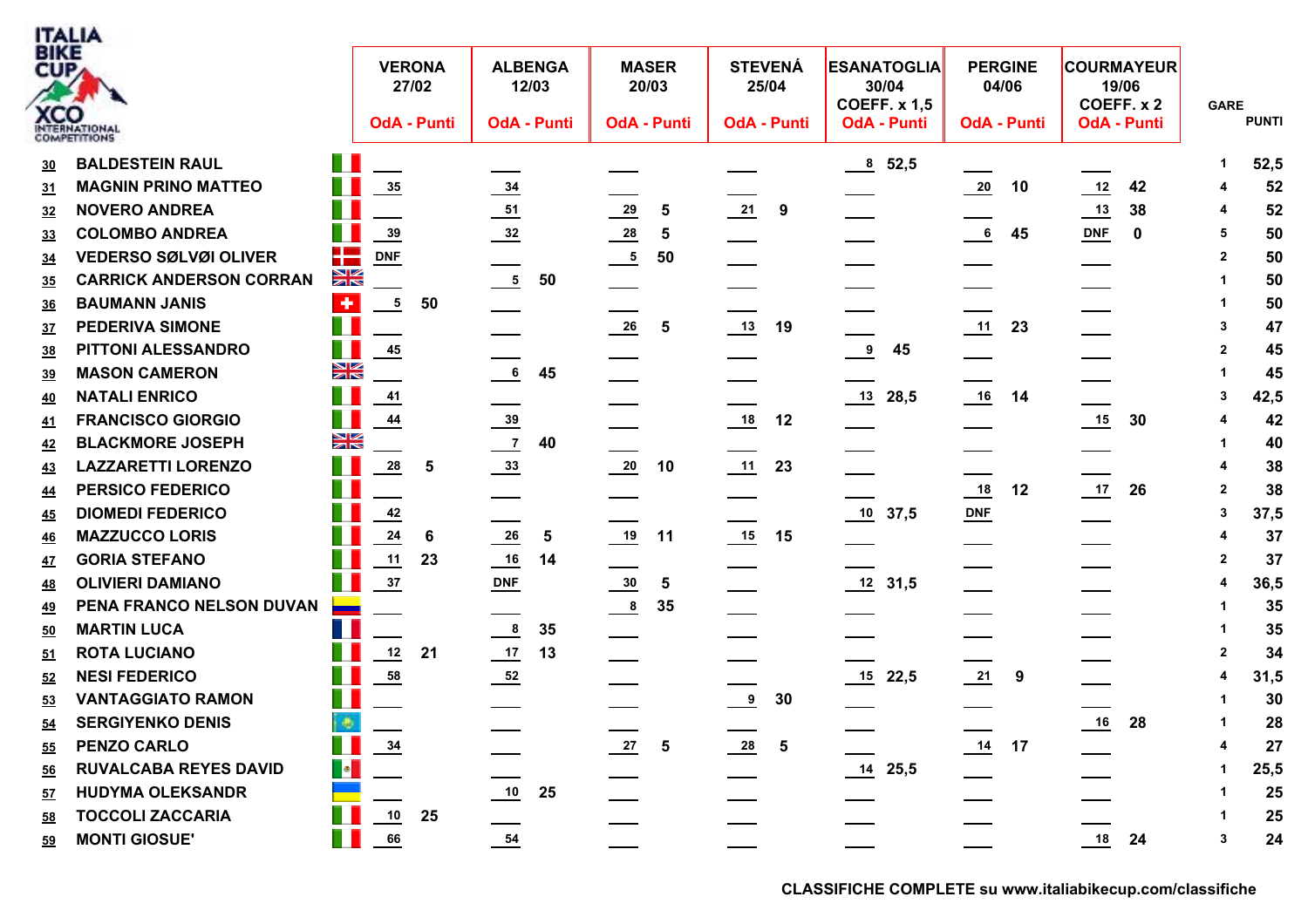

| BIKE<br>CUP      |                                  |                        | <b>VERONA</b><br>27/02 |                |                | <b>ALBENGA</b><br>12/03 | <b>MASER</b><br>20/03 | <b>STEVENÁ</b><br>25/04          | <b>ESANATOGLIA</b><br>30/04<br><b>COEFF. x 1,5</b> | <b>PERGINE</b><br>04/06          | <b>COURMAYEUR</b><br>19/06<br>COEFF. x 2 | <b>GARE</b>    |                |
|------------------|----------------------------------|------------------------|------------------------|----------------|----------------|-------------------------|-----------------------|----------------------------------|----------------------------------------------------|----------------------------------|------------------------------------------|----------------|----------------|
|                  | <b>XCO</b><br>INTERNATIONAL      |                        | <b>OdA - Punti</b>     |                |                | <b>OdA - Punti</b>      | <b>OdA - Punti</b>    | <b>OdA - Punti</b>               | <b>OdA - Punti</b>                                 | <b>OdA - Punti</b>               | <b>OdA - Punti</b>                       |                | <b>PUNTI</b>   |
| 60               | <b>KARASSYOV YEGOR</b>           |                        |                        |                |                |                         |                       |                                  |                                                    |                                  | $\frac{19}{2}$<br>22                     | 1              | 22             |
| 61               | <b>MARZANI MARCO</b>             |                        | 20                     | 10             |                |                         |                       | 19<br>11                         |                                                    | <b>DNF</b>                       |                                          | 3              | 21             |
| <u>62</u>        | <b>SCORZA MARCO</b>              |                        | $\frac{70}{ }$         |                |                |                         |                       |                                  | $\underline{\qquad 16}$<br>21                      | $\sim$                           |                                          | $\mathbf{2}$   | 21             |
| 63               | <b>DESHE YOTAM</b>               | █                      |                        |                | 12             | 21                      |                       |                                  |                                                    |                                  |                                          |                | 21             |
| 64               | <b>DEL VECCHIO EDOARDO</b>       |                        |                        |                |                |                         |                       |                                  | 17<br>19,5                                         |                                  |                                          |                | 19,5           |
| 65               | П<br><b>RINELLA GABRIELE</b>     |                        | 71                     |                |                |                         |                       |                                  | 18                                                 |                                  |                                          | $\mathbf{2}$   | 18             |
| 66               | <b>CARLIN CHRISTOPHE</b>         |                        |                        |                |                |                         |                       |                                  |                                                    |                                  | 21<br>18                                 | 1              | 18             |
| 67               | <b>CANDEAGO ANDREA</b>           |                        |                        |                | DNF            |                         | $\frac{14}{1}$<br>17  |                                  |                                                    |                                  |                                          | $\mathbf{2}$   | 17             |
| 68               | <b>HOLUB FILIP</b>               |                        | 22                     | 8              |                |                         | 21<br>9               |                                  |                                                    |                                  |                                          | $\overline{2}$ | 17             |
| 69               | <b>KRANJEC ZAGAR MATIC</b>       |                        |                        |                |                |                         |                       | 17<br>$\frac{14}{1}$             |                                                    |                                  |                                          |                | 17             |
| <u>70</u>        | <b>LOPATOWSKI DAMIAN</b>         |                        |                        |                |                |                         |                       |                                  | $19$ 16,5                                          |                                  |                                          |                | 16,5           |
| $\underline{71}$ | <b>PANGELLA FRANCESCO</b>        |                        | 36                     |                | $\frac{40}{1}$ |                         |                       | $\frac{20}{1}$<br>10             |                                                    | $\frac{24}{1}$<br>6              |                                          |                | 16             |
| <u>72</u>        | <b>LO MONACO SALVATORE</b>       |                        | <u>49</u>              |                | $\frac{43}{2}$ |                         |                       |                                  |                                                    | $\underline{\qquad 15}$<br>15    |                                          | 3              | 15             |
| <u>73</u>        | <b>MOSCATELLO RAMESSE</b>        |                        |                        |                |                |                         |                       |                                  | $\frac{20}{1}$<br>15                               |                                  |                                          |                | 15             |
| <u>74</u>        | <b>MAZZUCCO SAMUELE</b>          |                        | $\frac{52}{5}$         |                |                |                         | $DNF$                 | 27<br>5                          |                                                    | $\frac{22}{2}$<br>8              |                                          |                | 13             |
| <u>75</u>        | <b>BRUN NILS</b>                 | $\left  \cdot \right $ | 17                     | 13             |                |                         |                       |                                  |                                                    |                                  |                                          |                | 13             |
| <u>76</u>        | <b>GOMEZ GOMEZ CAMILO ANDRES</b> |                        |                        |                | $\frac{18}{1}$ | 12                      |                       |                                  |                                                    |                                  |                                          | 1              | 12             |
| <u>77</u>        | <b>CENTURIONI ALBERTO</b>        |                        | $\frac{33}{2}$         |                |                |                         |                       |                                  |                                                    | 19<br>11                         |                                          | $\mathbf{2}$   | 11             |
| <u>78</u>        | <b>SCHELLEKENS TOM</b>           |                        |                        |                | $\frac{21}{2}$ | 9                       |                       |                                  |                                                    |                                  |                                          |                | 9              |
| <u>79</u>        | <b>BRAIDA EDOARDO</b>            |                        |                        |                |                |                         |                       | $\frac{22}{2}$<br>8              |                                                    |                                  |                                          |                | 8              |
| 80               | <b>SALVADORI ALESSIO</b>         |                        |                        |                |                |                         | $\frac{41}{1}$        | $\frac{33}{2}$                   |                                                    | $\frac{23}{2}$<br>$\overline{7}$ |                                          | 3              | 7              |
| 81               | <b>SILVANI ANDREA</b>            |                        | 55                     |                | $\frac{44}{1}$ |                         |                       | $\frac{23}{2}$<br>$\overline{7}$ |                                                    |                                  |                                          | 3              | $\overline{7}$ |
| 82               | <b>POURRIERE AXEL</b>            |                        | 23                     | $\overline{7}$ |                |                         |                       |                                  |                                                    |                                  |                                          |                | 7              |
| 83               | <b>BARAZZUOL ENRICO</b>          |                        | 59                     |                |                |                         | $\frac{37}{2}$        | $\frac{24}{1}$<br>6              |                                                    |                                  |                                          | 3              | 6              |
| 84               | <b>SCHUMACHER IAN</b>            |                        |                        |                | $\frac{24}{1}$ | 6                       |                       |                                  |                                                    |                                  |                                          |                | 6              |
| 85               | <b>GOBBO LORENZO</b>             |                        | 61                     |                |                |                         | $\frac{42}{1}$        | $\frac{30}{2}$<br>$\sqrt{5}$     |                                                    | $DNF$                            |                                          |                | 5              |
| <u>86</u>        | <b>BASSANI GABRIELE</b>          |                        | 51                     |                |                |                         |                       | ${\bf 5}$<br>$\frac{25}{1}$      |                                                    |                                  |                                          |                | 5              |
| 87               | <b>GHISO MATTEO</b>              |                        | 29                     | 5              | $\frac{31}{2}$ |                         |                       |                                  |                                                    |                                  |                                          |                | 5              |
| 88               | <b>BUTTIGLIERO SAMUEL</b>        |                        |                        |                |                |                         |                       |                                  |                                                    | $\frac{25}{1}$<br>5              |                                          |                | 5              |
| 89               | <b>CASASOLA MANUEL</b>           |                        |                        |                |                |                         |                       | $\frac{26}{1}$<br>5              |                                                    |                                  |                                          | 1              | 5              |
|                  |                                  |                        |                        |                |                |                         |                       |                                  |                                                    |                                  |                                          |                |                |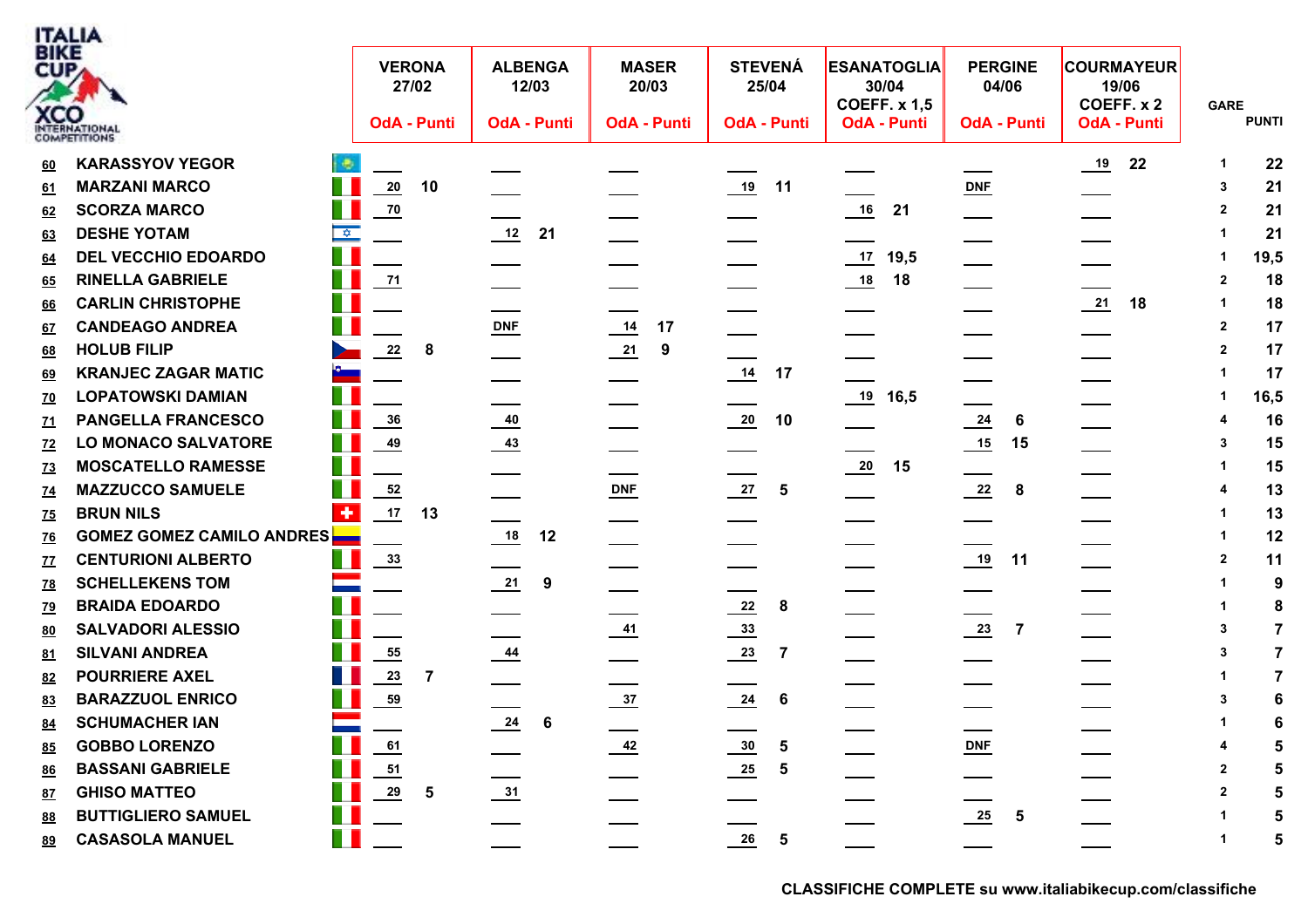

- 
- **91 POTTIER RAPHAËL 27 5 1 5 UN ESTERA**
- **92 TRUNTSCHKA BAPTISTE 30 5 1 5 UN ESTERA**
- **93 DAL FARRA LORIS 30 5 1 5 UN ESTERA**

| 3IKE<br>$U_{\mathsf{PA}}$<br><b>CO</b><br>TERNATIONAL | <b>VERONA</b><br>27/02<br><b>OdA - Punti</b> | <b>ALBENGA</b><br>12/03<br><b>OdA - Punti</b> | <b>MASER</b><br>20/03<br><b>OdA - Punti</b> | <b>STEVENÁ</b><br>25/04<br><b>OdA - Punti</b> | <b>ESANATOGLIA</b><br>30/04<br>COEFF. $x$ 1,5<br><b>OdA - Punti</b> | <b>PERGINE</b><br>04/06<br><b>OdA - Punti</b> | <b>COURMAYEUR</b><br>19/06<br>COEFF. x 2<br><b>OdA - Punti</b> | <b>GARE</b><br><b>PUNTI</b> |
|-------------------------------------------------------|----------------------------------------------|-----------------------------------------------|---------------------------------------------|-----------------------------------------------|---------------------------------------------------------------------|-----------------------------------------------|----------------------------------------------------------------|-----------------------------|
| ΠI<br><b>ANDRIOLLO ELIA</b><br>90                     |                                              |                                               |                                             | $\frac{29}{2}$                                |                                                                     |                                               |                                                                |                             |
| POTTIER RAPHAËL<br>91.                                |                                              | 27<br>-5                                      |                                             |                                               |                                                                     |                                               |                                                                |                             |
| <b>TRUNTSCHKA BAPTISTE</b><br>92                      |                                              | $\frac{30}{2}$<br>. ხ                         |                                             |                                               |                                                                     |                                               |                                                                |                             |
| <b>DAL FARRA LORIS</b><br>93                          | ٠<br>30                                      |                                               |                                             |                                               |                                                                     |                                               |                                                                |                             |
|                                                       |                                              |                                               |                                             |                                               |                                                                     |                                               |                                                                |                             |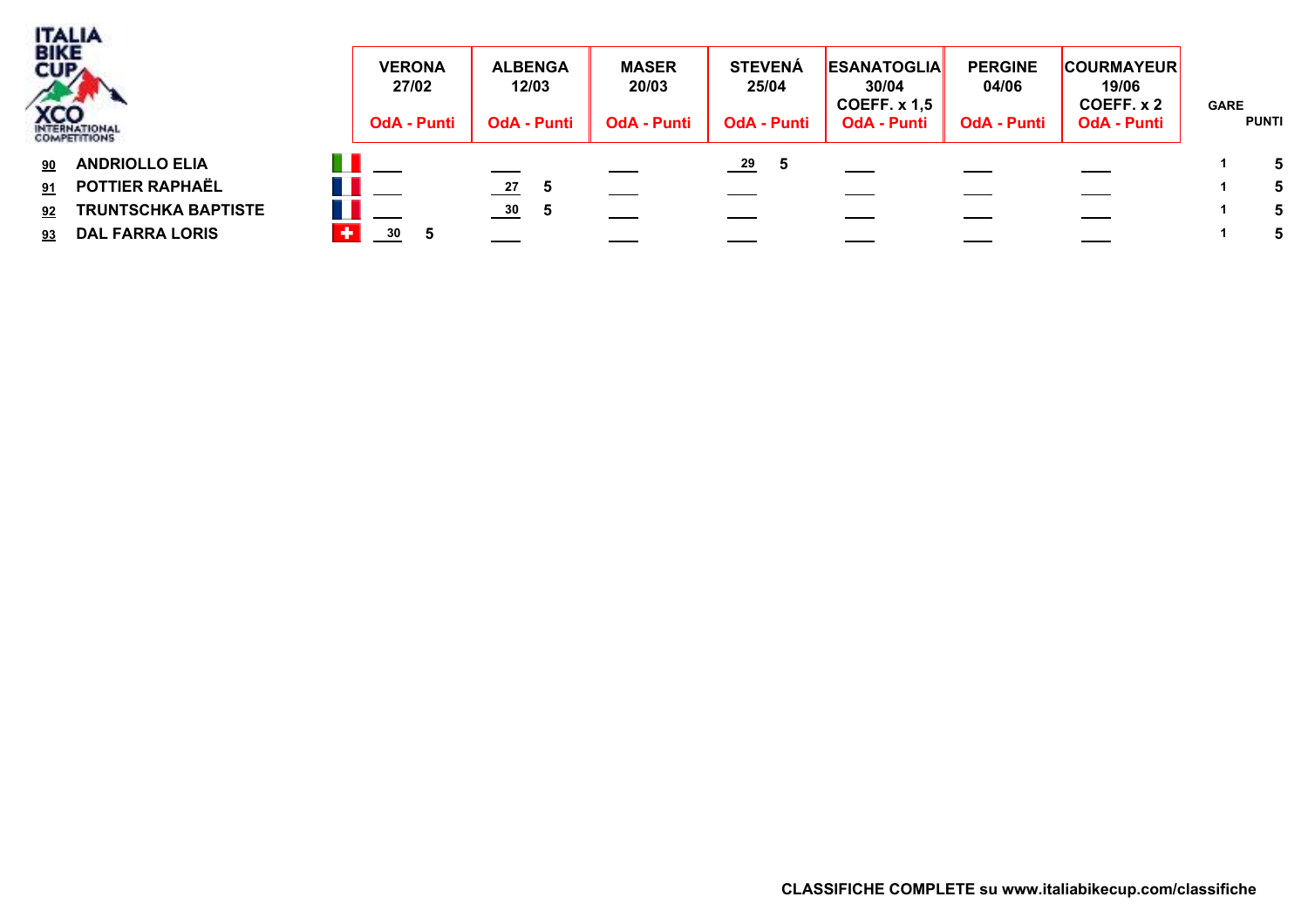

| 3 I K.E<br>CUP,<br><b>KCO</b> | TERNATIONAL<br><b>OMPETITIONS</b>        |     | <b>VERONA</b>           | 27/02<br><b>OdA - Punti</b> |                            | <b>ALBENGA</b><br>12/03<br><b>OdA - Punti</b> |                | <b>MASER</b><br>20/03<br><b>OdA - Punti</b> |                            | <b>STEVENÁ</b><br>25/04<br><b>OdA - Punti</b> |                      | <b>ESANATOGLIA</b><br>30/04<br><b>COEFF. x 1,5</b><br><b>OdA - Punti</b> | <b>PERGINE</b><br><b>OdA - Punti</b> | 04/06          |                             | <b>COURMAYEUR</b><br>19/06<br>COEFF. x 2<br><b>OdA - Punti</b> | <b>GARE</b>  | <b>PUNTI</b> |
|-------------------------------|------------------------------------------|-----|-------------------------|-----------------------------|----------------------------|-----------------------------------------------|----------------|---------------------------------------------|----------------------------|-----------------------------------------------|----------------------|--------------------------------------------------------------------------|--------------------------------------|----------------|-----------------------------|----------------------------------------------------------------|--------------|--------------|
|                               | <b>JUNIOR MAN</b>                        |     |                         |                             |                            |                                               |                |                                             |                            |                                               |                      |                                                                          |                                      |                |                             |                                                                |              |              |
| 1                             | <b>PACCAGNELLA ELIAN</b>                 | T I | 6                       | 45                          | $\frac{5}{2}$              | 50                                            | $\frac{1}{1}$  | 100                                         |                            |                                               | $\frac{1}{2}$        | 150                                                                      | $\overline{\phantom{0}4}$            | 60             | $\overline{4}$              | 120                                                            | 6            | 525          |
| $\overline{2}$                | <b>FERRI TOMMASO</b>                     | T   | $\overline{\mathbf{8}}$ | 35                          | $\frac{13}{2}$             | 19                                            | $DNF$          |                                             | $\frac{3}{2}$              | 70                                            | $\frac{2}{\sqrt{2}}$ | 120                                                                      | $\frac{1}{1}$ 100                    |                | $\frac{2}{2}$               | 160                                                            | -7           | 504          |
| $\overline{3}$                | <b>BASSIGNANA FABIO</b>                  | H   | $\overline{\mathbf{4}}$ | 60                          | $\frac{18}{1}$             | 12                                            |                |                                             | $\frac{1}{2}$              | 100                                           |                      |                                                                          | $\frac{2}{2}$                        | 80             | $\frac{3}{2}$               | 140                                                            | 5            | 392          |
| $\overline{4}$                | <b>BETTEO MARCO</b>                      | Ш   |                         |                             | $\frac{1}{\sqrt{1}}$       | 100                                           |                |                                             |                            |                                               |                      |                                                                          | $\frac{3}{2}$                        | 70             | $\overline{\mathbf{1}}$     | 200                                                            | 3            | 370          |
| $\overline{5}$                | <b>PELUCCHINI ALEX</b>                   | Ш   | $10\,$                  | 25                          | $\frac{39}{2}$             |                                               | $\frac{2}{2}$  | 80                                          | $\frac{24}{1}$             | 6                                             | $\frac{3}{2}$        | 105                                                                      | $\frac{7}{2}$                        | 40             | $\frac{5}{1}$               | 100                                                            | -7           | 356          |
| $6\overline{6}$               | <b>MAGNANI SIMONE</b>                    | H   | $\overline{31}$         |                             | $\frac{34}{1}$             |                                               | $\frac{8}{1}$  | 35                                          | $\overline{\phantom{0}10}$ | 25                                            | $\frac{5}{1}$        | 75                                                                       | 12                                   | 21             | $\frac{8}{1}$               | 70                                                             | 7            | 226          |
|                               | <b>CORTESI CARLO</b>                     |     | $\overline{\mathbf{5}}$ | 50                          | $\frac{15}{1}$             | 15                                            | __             |                                             | $\frac{4}{1}$              | 60                                            |                      |                                                                          | DNE                                  |                | $\bf 6$                     | 90                                                             | 5            | 215          |
| <u>8</u>                      | <b>TIRASSO EMANUELE</b>                  |     | $13$                    | 19                          | $\frac{19}{1}$             | 11                                            | $\frac{9}{2}$  | 30                                          | $\frac{7}{2}$              | 40                                            |                      | $\underline{10}$ 37,5                                                    | $\frac{17}{2}$                       | 13             | $\frac{10}{1}$              | 50                                                             | 7            | 200,5        |
| $\overline{\mathbf{a}}$       | <b>ZAVAN MARTINO</b>                     |     | 9                       | 30                          | $\frac{26}{1}$             | ${\bf 5}$                                     | $\frac{28}{1}$ | ${\bf 5}$                                   | $\frac{6}{1}$              | 45                                            |                      |                                                                          | $\frac{8}{1}$                        | 35             | $\frac{7}{2}$               | 80                                                             | 6            | 200          |
| <u> 10</u>                    | <b>BORRE GABRIEL</b>                     | n.  | $16$                    | 14                          | $\overline{\phantom{0}10}$ | 25                                            |                |                                             | $\frac{2}{\sqrt{2}}$       | 80                                            | ____                 |                                                                          | $\frac{13}{2}$                       | 19             | $\overline{\bullet}$        | 60                                                             | 5            | 198          |
| <u> 11</u>                    | <b>MATTIO PIETRO</b>                     | Ш   | $\overline{\mathbf{1}}$ | 100                         | $\frac{3}{2}$              | 70                                            |                |                                             |                            |                                               |                      |                                                                          |                                      |                |                             |                                                                | $\mathbf{2}$ | 170          |
| <u> 12</u>                    | <b>PRA' ETTORE</b>                       | Ш   | $\frac{27}{2}$          | 5                           | $\frac{20}{1}$             | 10                                            | $\frac{3}{2}$  | 70                                          | $\frac{5}{1}$              | 50                                            |                      |                                                                          | $\frac{9}{2}$                        | 30             |                             |                                                                | 5            | 165          |
| <u> 13</u>                    | <b>VARI SIMONE</b>                       | Ш   | 21                      | 9                           | $\frac{21}{2}$             | 9                                             | $\frac{6}{1}$  | 45                                          | $\frac{17}{2}$             | 13                                            | $\frac{7}{2}$        | 60                                                                       | $\frac{24}{1}$                       | 6              | $\frac{19}{1}$              | 22                                                             | -7           | 164          |
| <u> 14</u>                    | <b>DONATI DAVIDE</b>                     |     | $\mathbf{2}$            | 80                          | $\frac{11}{1}$             | 23                                            |                |                                             |                            |                                               |                      |                                                                          | $\frac{6}{1}$                        | 45             |                             |                                                                | 3            | 148          |
| <u> 15</u>                    | <b>CESCHIN MATTEO</b>                    | H   | $12$                    | 21                          | $\frac{7}{2}$              | 40                                            |                |                                             |                            | 23                                            |                      |                                                                          | $\frac{5}{2}$                        | 50             | <b>DNF</b>                  | 0                                                              | 5            | 134          |
| <u> 16</u>                    | <b>RINALDONI DAVID</b>                   | T.  | 19                      | 11                          | $\frac{29}{2}$             | $5\phantom{1}$                                | $\frac{4}{1}$  | 60                                          |                            |                                               |                      | $\frac{21}{13,5}$                                                        | $\frac{15}{1}$                       | 15             | $\underline{\phantom{0}16}$ | 28                                                             | 6            | 132,5        |
| <u> 17</u>                    | <b>BARTOLINI FEDERICO</b>                | H   | 48                      |                             | $\frac{33}{2}$             |                                               | $\frac{11}{1}$ | 23                                          |                            |                                               | $\frac{4}{1}$        | 90                                                                       |                                      | 17             |                             |                                                                | 5            | 130          |
| <u> 18</u>                    | <b>MANCIN ALESSANDRO</b>                 | T.  | $\frac{29}{2}$          | $\overline{\mathbf{5}}$     | $\frac{43}{1}$             |                                               | $\frac{19}{1}$ | 11                                          | $DNF$                      |                                               |                      | $13$ 28,5                                                                | $\frac{20}{1}$                       | 10             | 11                          | 46                                                             |              | 100,5        |
| <u> 19</u>                    | <b>GIUSEPPETTI GABRIELE</b>              | T.  |                         |                             |                            |                                               | $\frac{7}{2}$  | 40                                          |                            |                                               | $\frac{8}{1}$        | 52,5                                                                     |                                      |                |                             |                                                                | $\mathbf{2}$ | 92,5         |
| <u> 20</u>                    | <b>BELTRITTI LOUIS</b>                   |     | $\mathbf{3}$            | 70                          | $\frac{12}{1}$             | 21                                            |                |                                             |                            |                                               |                      |                                                                          |                                      |                |                             |                                                                | 2            | 91           |
| <u>21</u>                     | <b>RENNA EDOARDO</b>                     | Ш   | $\overline{7}$          | 40                          | $\frac{6}{1}$              | 45                                            | DNF            |                                             |                            |                                               |                      |                                                                          | $\frac{27}{2}$                       | 5              |                             |                                                                | 4            | 90           |
| <u>22</u>                     | <b>MILESI NICOLAS</b>                    | T.  | $\frac{24}{1}$          | 6                           | $\frac{2}{\sqrt{2}}$       | 80                                            |                |                                             |                            |                                               |                      |                                                                          |                                      |                |                             |                                                                | $\mathbf{2}$ | 86           |
| <u>23</u>                     | <b>MASOLI SIMONE</b>                     | Ш   | 25                      | 5                           | $\frac{25}{2}$             | ${\bf 5}$                                     | $\frac{20}{1}$ | 10                                          | $\frac{14}{1}$             | 17                                            |                      | <u>15</u> 22,5                                                           |                                      |                | $\frac{21}{1}$              | 18                                                             | 6            | 77,5         |
| <u> 24</u>                    | <b>CINO ALESSIO</b>                      | Ш   | $124$                   |                             |                            |                                               |                |                                             | $\frac{8}{1}$              | 35                                            |                      |                                                                          | 16                                   | 14             | $\frac{18}{1}$              | 24                                                             | 4            | 73           |
| <u> 25</u>                    | <b>GARDUMI MATTIA</b>                    |     | 49                      |                             | $\frac{40}{1}$             |                                               | $\frac{23}{2}$ | $\overline{7}$                              | $\frac{12}{ }$             | 21                                            |                      |                                                                          | $\frac{22}{2}$                       | 8              | $\frac{14}{1}$              | 34                                                             | 6            | 70           |
| <u> 26</u>                    | <b>CATALANO SAMUELE MARIA</b>            | Ш   | $\frac{33}{2}$          |                             | $\frac{36}{1}$             |                                               |                |                                             |                            |                                               |                      | 67,5                                                                     |                                      |                |                             |                                                                | 3            | 67,5         |
| <u>27</u>                     | GUTIERREZ GUZMAN NILS DANIE <sup>●</sup> |     |                         |                             |                            |                                               |                | 25                                          | $\frac{19}{2}$             | 11                                            |                      | $12$ 31,5                                                                |                                      |                |                             |                                                                | 3            | 67,5         |
| <u>28</u>                     | <b>TONEATTI LUCA</b>                     | H.  | $\frac{14}{1}$          | 17                          |                            |                                               | $\frac{5}{1}$  | 50                                          |                            |                                               |                      |                                                                          |                                      |                |                             |                                                                | $\mathbf{2}$ | 67           |
| <u> 29</u>                    | <b>GERBAZ STEFANO</b>                    | Ш   | 55                      |                             | 31                         |                                               | <b>DNF</b>     |                                             | 13                         | 19                                            |                      |                                                                          | 29                                   | $5\phantom{1}$ | 12                          | 42                                                             | 6            | 66           |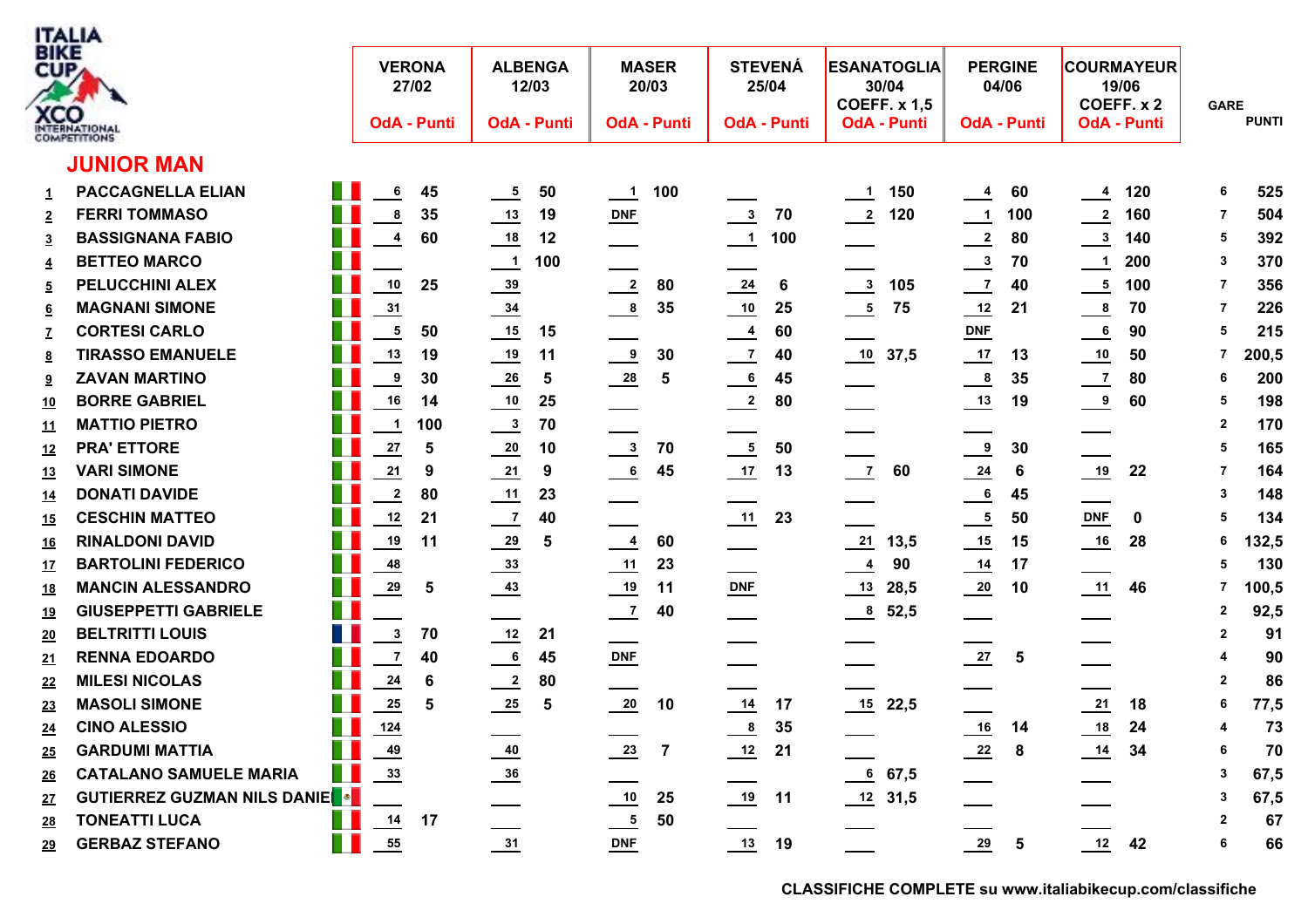

| 3 I K.E<br>CUP, | CO                            |                       | <b>VERONA</b><br>27/02<br><b>OdA - Punti</b> |    | <b>ALBENGA</b><br>12/03<br><b>OdA - Punti</b> |                |                | <b>MASER</b><br>20/03<br><b>OdA - Punti</b> |                | <b>STEVENÁ</b><br>25/04<br><b>OdA - Punti</b> |                | <b>ESANATOGLIA</b><br>30/04<br><b>COEFF. x 1,5</b><br><b>OdA - Punti</b> | <b>PERGINE</b><br>04/06<br><b>OdA - Punti</b> |                | <b>COURMAYEUR</b><br>19/06<br>COEFF. x 2<br><b>OdA - Punti</b> |             | <b>GARE</b>    | <b>PUNTI</b> |
|-----------------|-------------------------------|-----------------------|----------------------------------------------|----|-----------------------------------------------|----------------|----------------|---------------------------------------------|----------------|-----------------------------------------------|----------------|--------------------------------------------------------------------------|-----------------------------------------------|----------------|----------------------------------------------------------------|-------------|----------------|--------------|
|                 | <b>OMPETITIONS</b>            |                       |                                              |    |                                               |                |                |                                             |                |                                               |                |                                                                          |                                               |                |                                                                |             |                |              |
| <u>30</u>       | <b>BIAGI LORENZO</b>          | H I                   | $\frac{22}{2}$                               | 8  | $\frac{32}{2}$                                |                | $\frac{22}{2}$ | 8                                           | $\frac{25}{1}$ | 5                                             | 9              | 45                                                                       |                                               |                | <b>DNF</b>                                                     | $\mathbf 0$ | 6              | 66           |
| <u>31</u>       | <b>NAVONI STEFANO</b>         | H                     | ${\bf 18}$                                   | 12 | $\frac{24}{1}$                                | 6              | 14             | 17                                          | $\frac{9}{2}$  | 30                                            |                |                                                                          |                                               |                | <b>DNF</b>                                                     | 0           | 5              | 65           |
| <u>32</u>       | <b>CROMMELINCK MELVIN</b>     | H                     |                                              |    | $\frac{4}{1}$                                 | 60             |                |                                             |                |                                               |                |                                                                          |                                               |                |                                                                |             |                | 60           |
| <u>33</u>       | <b>PISANU VALERIO</b>         | Ш                     | $\frac{28}{1}$                               | 5  |                                               |                | $\frac{17}{1}$ | 13                                          |                |                                               | 11             | 34,5                                                                     | 25                                            | 5              |                                                                |             | 5              | 57,5         |
| <u>34</u>       | <b>BERTULETTI ANDREA LINO</b> | H                     | 47                                           |    | $\frac{23}{2}$                                | $\overline{7}$ | $\frac{18}{1}$ | 12                                          | $\frac{21}{2}$ | 9                                             |                |                                                                          | $DNF$                                         |                | 17                                                             | 26          | 6              | 54           |
| <u>35</u>       | <b>FERRARI ALESSANDRO</b>     | H                     | 15                                           | 15 | $DNF$                                         |                |                |                                             |                |                                               |                |                                                                          |                                               |                | $\frac{13}{1}$                                                 | 38          | 3              | 53           |
| <u>36</u>       | <b>MANTO GIORGIO</b>          | T.                    | <b>126</b>                                   |    | 46                                            |                |                | 15                                          | DNF            |                                               |                | $14$ 25,5                                                                | ${\sf DNF}$                                   |                |                                                                |             | 6              | 40,5         |
| <u>37</u>       | <b>CERRI SIMONE</b>           | T.                    | 125                                          |    | $\frac{42}{ }$                                |                | $DNF$          |                                             | 18             | 12                                            | ____           |                                                                          | $\frac{23}{2}$                                | $\overline{7}$ | $\frac{20}{1}$                                                 | 20          | 6              | 39           |
| <u>38</u>       | <b>DI GASPERO CRISTIANO</b>   | Ш                     | 123                                          |    |                                               |                | 16             | 14                                          |                |                                               |                |                                                                          | 10                                            | 25             |                                                                |             | 3              | 39           |
| <u>39</u>       | <b>MUSSO FILIPPO</b>          | T.                    |                                              |    | $\frac{27}{2}$                                | 5              |                |                                             |                |                                               |                |                                                                          | $DNF$                                         |                | 15                                                             | 30          | 3              | 35           |
| <u>40</u>       | <b>CORNIGLION SOFIAN</b>      | Ш                     |                                              |    | $\frac{8}{2}$                                 | 35             | ___            |                                             |                |                                               |                |                                                                          |                                               |                |                                                                |             |                | 35           |
| <u>41</u>       | <b>VALDON LÉO</b>             | $\bullet$             | $17$                                         | 13 |                                               |                | 12             | 21                                          |                |                                               |                |                                                                          |                                               |                |                                                                |             | $\mathbf{2}$   | 34           |
| <u>42</u>       | <b>BUOSO ALEX</b>             | T                     | <u>128</u>                                   |    | $\underline{48}$                              |                | $\frac{29}{2}$ | $\sqrt{5}$                                  | 26             | $\sqrt{5}$                                    |                |                                                                          | $\frac{19}{1}$                                | 11             | $\frac{29}{2}$                                                 | 10          | 6              | 31           |
| <u>43</u>       | T.<br><b>AYRAL MAXIME</b>     |                       |                                              |    | $\overline{\mathbf{e}}$                       | 30             |                |                                             |                |                                               |                |                                                                          |                                               |                |                                                                |             |                | 30           |
| <u>44</u>       | <b>SETTIN MATTIA</b>          | T.                    |                                              |    |                                               |                |                |                                             | $\frac{20}{1}$ | 10                                            |                |                                                                          | $\frac{34}{1}$                                |                | $\frac{22}{2}$                                                 | 16          | 3              | 26           |
| <u>45</u>       | <b>SANTAMARIA LORENZO</b>     | H                     |                                              |    | $\frac{78}{ }$                                |                | $\frac{58}{1}$ |                                             | $\frac{27}{2}$ | 5                                             | $\frac{20}{1}$ | 15                                                                       | $\frac{30}{2}$                                | 5              |                                                                |             | 5              | 25           |
| <u>46</u>       | <b>BUSETTO MATTIAS</b>        | $\mathbb{R}^n$        | <u>59</u>                                    |    |                                               |                | $\frac{35}{2}$ |                                             | $\frac{16}{1}$ | 14                                            |                |                                                                          | $\frac{21}{2}$                                | 9              |                                                                |             | 4              | 23           |
| <u>47</u>       | <b>CAFUERI TOMMASO</b>        | Ш                     | $\frac{44}{1}$                               |    |                                               |                |                |                                             |                |                                               |                |                                                                          | $\frac{11}{1}$                                | 23             |                                                                |             | $\overline{2}$ | 23           |
| <u>48</u>       | <b>IZZO FABIO</b>             | T.                    |                                              |    |                                               |                | $\frac{30}{2}$ | $5\phantom{.0}$                             |                |                                               |                | 18                                                                       |                                               |                |                                                                |             | $\overline{2}$ | 23           |
| <u>49</u>       | <b>GABL SAMUEL</b>            |                       | 11                                           | 23 |                                               |                |                |                                             |                |                                               |                |                                                                          |                                               |                |                                                                |             |                | 23           |
| 50              | <b>SICURO ANDREA</b>          | T.                    |                                              |    |                                               |                |                |                                             |                |                                               |                | 21                                                                       |                                               |                |                                                                |             |                | 21           |
| <u>51</u>       | <b>ROMANA GAETANO</b>         |                       |                                              |    |                                               |                |                |                                             |                |                                               | $17$ 19,5      |                                                                          |                                               |                |                                                                |             |                | 19,5         |
| <u>52</u>       | <b>GUZZONATO DAVIDE</b>       |                       | 41                                           |    |                                               |                | $\frac{13}{1}$ | 19                                          | $\frac{34}{1}$ |                                               |                |                                                                          |                                               |                |                                                                |             | 3              | 19           |
| <u>53</u>       | <b>CARMINATI DIEGO</b>        | H                     | 20                                           | 10 | $\frac{22}{2}$                                | $\pmb{8}$      |                |                                             |                |                                               |                |                                                                          |                                               |                |                                                                |             | $\mathbf{2}$   | 18           |
| <u>54</u>       | <b>NOVOTNY ONDREJ</b>         | $\blacktriangleright$ |                                              |    | $\frac{14}{15}$ 17                            |                |                |                                             |                |                                               |                |                                                                          |                                               |                |                                                                |             |                | 17           |
| <u>55</u>       | <b>CONCARI JADER</b>          | Ш                     | $\frac{83}{5}$                               |    | $\frac{77}{2}$                                |                | $\frac{57}{1}$ |                                             | $\frac{32}{ }$ |                                               |                | $19$ 16,5                                                                | <b>DNF</b>                                    |                | $\frac{35}{2}$                                                 | 0           |                | 16,5         |
| 56              | <b>CASTELLANA PIETRO</b>      | Ш                     | $\frac{52}{5}$                               |    | $\frac{41}{1}$                                |                | $\frac{27}{2}$ | 5                                           | $\frac{43}{2}$ |                                               |                |                                                                          | $\frac{39}{2}$                                |                | $\frac{26}{1}$                                                 | 10          | 6              | 15           |
| <u>57</u>       | PICCIN ALESSANDRO             | H.                    | 58                                           |    |                                               |                | $\frac{43}{1}$ |                                             |                | 15                                            |                |                                                                          | $\frac{33}{2}$                                |                |                                                                |             |                | 15           |
| <u>58</u>       | <b>FOCCOLI SIMONE</b>         | T.                    | 64                                           |    |                                               |                | $\frac{55}{1}$ |                                             |                |                                               |                |                                                                          | $\frac{31}{2}$                                |                | $\frac{23}{2}$                                                 | 14          |                | 14           |
| <u>59</u>       | <b>SCHIAVINATO FRANCESCO</b>  | $\mathbb{R}^n$        |                                              |    |                                               |                | $\frac{24}{1}$ | $6\phantom{1}6$                             | 22             | 8                                             |                |                                                                          |                                               |                |                                                                |             | $\mathbf{2}$   | 14           |
|                 |                               |                       |                                              |    |                                               |                |                |                                             |                |                                               |                |                                                                          |                                               |                |                                                                |             |                |              |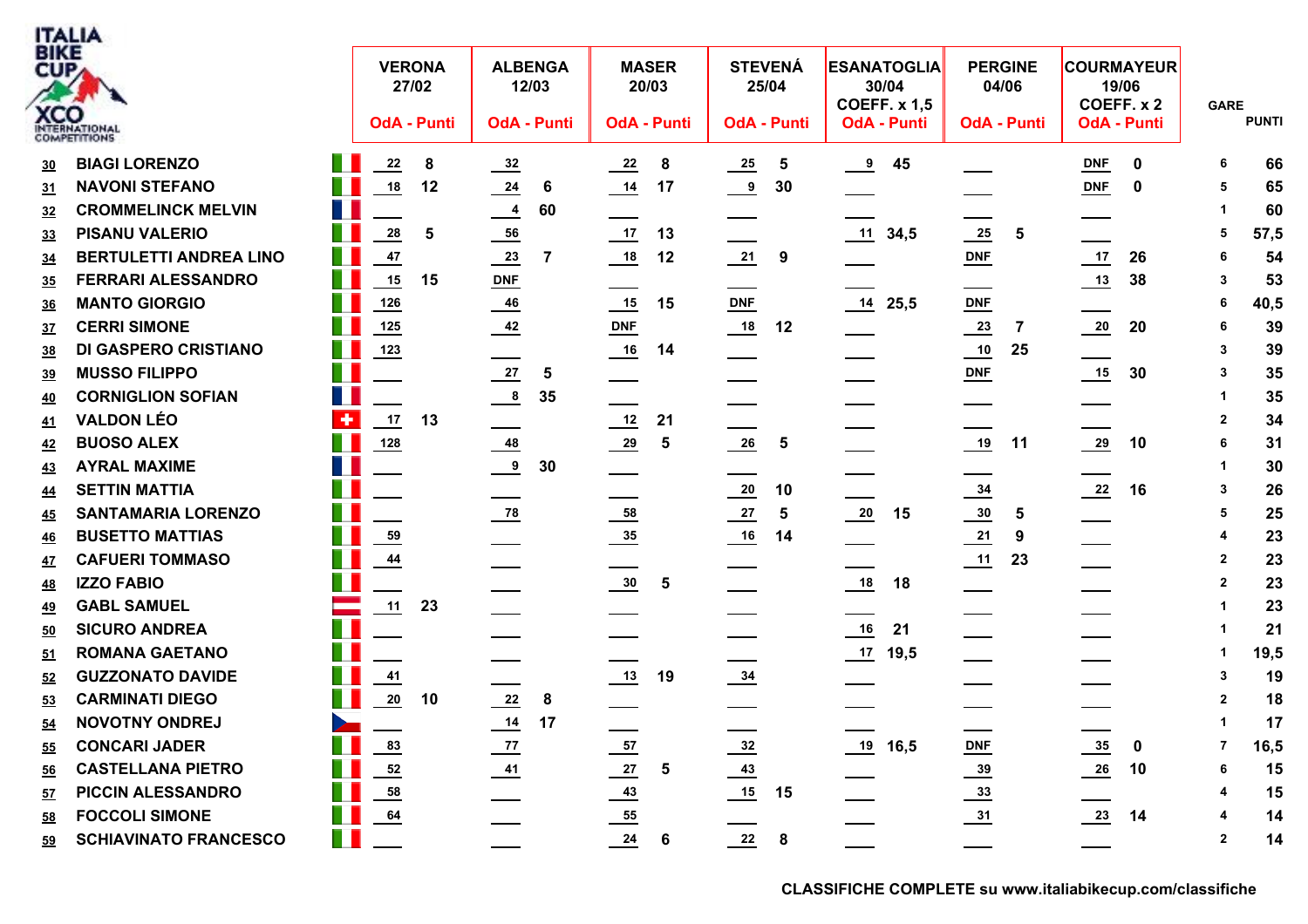

| <b>BIKE</b><br>CUP | <b>XCO</b><br>INTERNATIONAL   | <b>VERONA</b><br>27/02<br><b>OdA - Punti</b>                                                            |                | <b>ALBENGA</b><br>12/03<br><b>OdA - Punti</b> | <b>MASER</b><br>20/03<br><b>OdA - Punti</b> | <b>STEVENÁ</b><br>25/04<br><b>OdA - Punti</b> | <b>ESANATOGLIA</b><br>30/04<br><b>COEFF. x 1,5</b><br><b>OdA - Punti</b> | <b>PERGINE</b><br>04/06<br><b>OdA - Punti</b> | <b>COURMAYEUR</b><br>19/06<br>COEFF. x 2<br><b>OdA - Punti</b> | <b>GARE</b><br><b>PUNTI</b>      |
|--------------------|-------------------------------|---------------------------------------------------------------------------------------------------------|----------------|-----------------------------------------------|---------------------------------------------|-----------------------------------------------|--------------------------------------------------------------------------|-----------------------------------------------|----------------------------------------------------------------|----------------------------------|
| 60                 | <b>BOICHIS PAUL</b>           | H.                                                                                                      |                | $\underline{16}$<br>14                        |                                             |                                               |                                                                          |                                               |                                                                | 14                               |
| 61                 | <b>DEURWEILHER GUILLAUME</b>  | m.                                                                                                      |                | $\frac{17}{1}$<br>13                          |                                             |                                               |                                                                          |                                               |                                                                | 13                               |
| 62                 | <b>ALGORE DARIO</b>           |                                                                                                         |                | 85                                            | $\frac{46}{ }$                              |                                               |                                                                          |                                               | $\frac{24}{1}$<br>12                                           | 12<br>-3                         |
| 63                 | <b>BISARO GABRIEL LORENZO</b> | Ш<br>$\underline{63}$                                                                                   |                |                                               |                                             | DNF                                           |                                                                          | 18<br>12                                      |                                                                | 12<br>3                          |
| 64                 | <b>LAURETTA TOMMASO</b>       | H                                                                                                       |                |                                               |                                             |                                               | $\frac{22}{2}$<br>12                                                     |                                               |                                                                | 12<br>$\mathbf 2$                |
| <u>65</u>          | <b>ALEMANNO LUIGI</b>         |                                                                                                         |                |                                               |                                             |                                               | $\frac{23}{10,5}$                                                        |                                               |                                                                | 10,5<br>-1                       |
| 66                 | <b>CHECCHIN LORENZO</b>       | 87                                                                                                      |                | $\frac{81}{1}$                                | $rac{52}{1}$                                | $\frac{31}{2}$                                |                                                                          |                                               | $\frac{30}{2}$<br>10                                           | 10<br>6                          |
| 67                 | <b>CELANO LORENZO</b>         | 61                                                                                                      |                | $\frac{52}{ }$                                | DNE                                         |                                               |                                                                          |                                               | 25<br>10                                                       | 10<br>4                          |
| 68                 | <b>BOZZO ANDREA</b>           | 91                                                                                                      |                | $\frac{73}{ }$                                |                                             |                                               |                                                                          |                                               | $\frac{27}{2}$<br>10                                           | 10                               |
| 69                 | <b>BRENA ALBERTO</b>          |                                                                                                         |                | $\frac{72}{2}$                                |                                             |                                               |                                                                          |                                               | $\frac{28}{1}$<br>10                                           | 10<br>$\mathbf{2}$               |
| <u>70</u>          | <b>EININGER THIBAULT</b>      | 26                                                                                                      | -5             | $\frac{30}{2}$<br>5                           |                                             |                                               |                                                                          |                                               |                                                                | 10<br>$\mathbf{2}$               |
| <u>71</u>          | <b>BENASSI MATTEO</b>         |                                                                                                         |                | $\frac{38}{1}$                                | 21<br>9                                     |                                               |                                                                          |                                               | <b>DNF</b><br>$\bf{0}$                                         | 9<br>3                           |
| Z <sub>2</sub>     | <b>FIORE RICCARDO</b>         |                                                                                                         |                |                                               | 64                                          |                                               | $\frac{24}{1}$<br>9                                                      |                                               |                                                                | 9<br>$\mathbf{2}$                |
| <u>73</u>          | <b>SANTAMARIA RICCARDO</b>    | ш                                                                                                       |                | 60                                            | $\frac{42}{ }$                              | $\frac{47}{1}$                                | $\frac{29}{2}$<br>7,5                                                    | $DNF$                                         |                                                                | 7,5<br>5                         |
| <u>74</u>          | PEREZ SANCHEZ JENARO          | $\begin{array}{ c c } \hline \multicolumn{1}{ c }{\bullet} & \multicolumn{1}{ c }{\bullet} \end{array}$ |                |                                               |                                             | DNF                                           | $\frac{26}{1}$<br>7,5                                                    |                                               |                                                                | 7,5<br>з                         |
| <u>75</u>          | <b>CANNONE GABRIELE</b>       | Ш                                                                                                       |                |                                               |                                             |                                               | $\frac{28}{1}$<br>7,5                                                    |                                               | 40<br>0                                                        | 7,5<br>$\mathbf 2$               |
| <u>76</u>          | <b>DI LORENZO MICHELE</b>     |                                                                                                         |                | $\frac{55}{1}$                                |                                             |                                               | 7,5<br>$\frac{25}{2}$                                                    |                                               |                                                                | 7,5<br>$\mathbf{2}$              |
| Z                  | <b>FRUCI ANDREA</b>           |                                                                                                         |                |                                               |                                             |                                               | $\frac{27}{2}$<br>7,5                                                    |                                               |                                                                | 7,5<br>1                         |
| <u>78</u>          | <b>SARACCA ELIA</b>           |                                                                                                         |                |                                               |                                             |                                               | 7,5<br>$\frac{30}{2}$                                                    |                                               |                                                                | 7,5                              |
| <u>79</u>          | <b>DELTOUR-TRIAT ALEXIS</b>   | T.<br>$\frac{23}{2}$                                                                                    | $\overline{7}$ | $\frac{59}{2}$                                |                                             |                                               |                                                                          |                                               |                                                                | $\overline{7}$<br>$\overline{2}$ |
| 80                 | <b>COMBA ALESSIO</b>          |                                                                                                         |                |                                               |                                             | $\frac{23}{2}$<br>7                           |                                                                          |                                               |                                                                | $\overline{7}$                   |
| 81                 | <b>ALBANO LORENZO</b>         | 76                                                                                                      |                | $\frac{75}{2}$                                | $\frac{40}{1}$                              | $\frac{28}{1}$<br>5                           |                                                                          |                                               | $\frac{37}{2}$<br>0                                            | 5<br>5                           |
| 82                 | <b>MARES ELIA</b>             |                                                                                                         |                |                                               | $\frac{39}{2}$                              | $\frac{35}{2}$                                |                                                                          | $\frac{26}{1}$<br>5                           |                                                                | 3                                |
| 83                 | <b>PELLEGRINI KEVIN</b>       | 62                                                                                                      |                |                                               | $\frac{32}{2}$                              |                                               |                                                                          | $\frac{28}{1}$<br>5                           |                                                                | 3                                |
| 84                 | <b>DEL PUPPO RICCARDO</b>     | $\frac{78}{ }$                                                                                          |                |                                               | $\frac{44}{1}$                              | $\frac{30}{2}$<br>5                           |                                                                          |                                               |                                                                | 3                                |
| 85                 | <b>AGAZZI RICCARDO</b>        | $\frac{43}{1}$                                                                                          |                | $\frac{37}{2}$                                | $\frac{26}{1}$<br>5                         |                                               |                                                                          |                                               |                                                                |                                  |
| <u>86</u>          | <b>VENC ADAM</b>              | 51                                                                                                      |                |                                               | $\frac{25}{2}$<br>5                         |                                               |                                                                          |                                               |                                                                | 5<br>2                           |
| 87                 | <b>GIARETTA GIOELE</b>        | 30                                                                                                      | 5              | $\frac{49}{1}$                                |                                             |                                               |                                                                          |                                               |                                                                | 2                                |
| 88                 | <b>CHYRCHYK BOHADAN</b>       |                                                                                                         |                |                                               |                                             | $\frac{29}{2}$<br>5                           |                                                                          |                                               |                                                                |                                  |
| 89                 | <b>BERTHE ILIAN</b>           | T I                                                                                                     |                | 28<br>$\sqrt{5}$                              |                                             |                                               |                                                                          |                                               |                                                                | 5                                |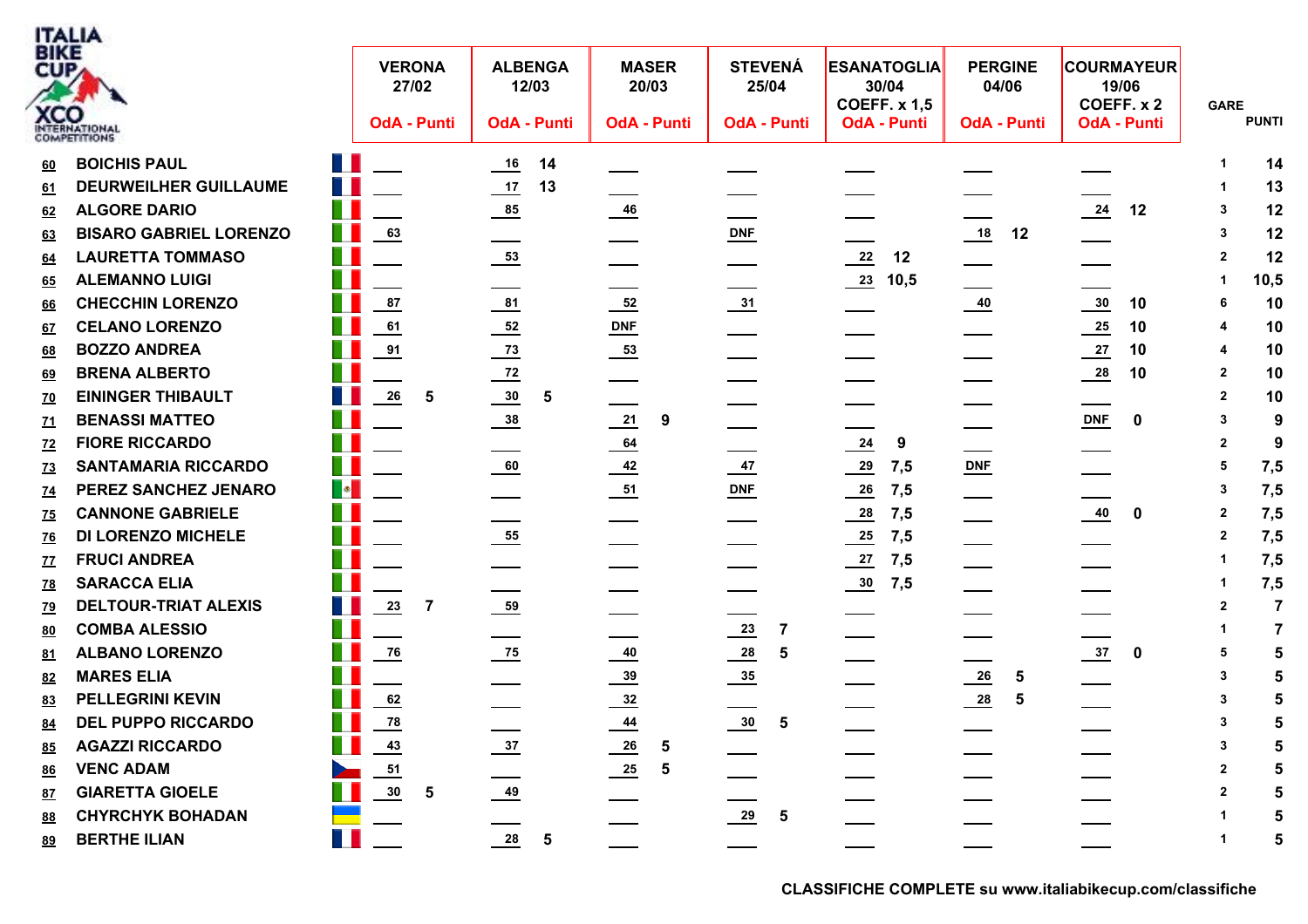

| 3 IK E<br>CUP,<br><b>KCO</b> | TERNATIONAL<br><b>OMPETITIONS</b>           |               | <b>VERONA</b><br>27/02<br><b>OdA - Punti</b> |    | <b>ALBENGA</b><br>12/03<br><b>OdA - Punti</b> |     |                | <b>MASER</b><br>20/03<br><b>OdA - Punti</b> |                            | <b>STEVENÁ</b><br>25/04<br><b>OdA - Punti</b> |               | <b>ESANATOGLIA</b><br>30/04<br><b>COEFF. x 1,5</b><br><b>OdA - Punti</b> | <b>PERGINE</b><br>04/06<br><b>OdA - Punti</b> |    |                            | <b>COURMAYEUR</b><br>19/06<br>COEFF. x 2<br><b>OdA - Punti</b> | <b>GARE</b>    | <b>PUNTI</b> |
|------------------------------|---------------------------------------------|---------------|----------------------------------------------|----|-----------------------------------------------|-----|----------------|---------------------------------------------|----------------------------|-----------------------------------------------|---------------|--------------------------------------------------------------------------|-----------------------------------------------|----|----------------------------|----------------------------------------------------------------|----------------|--------------|
|                              | <b>WOMAN ELITE</b>                          |               |                                              |    |                                               |     |                |                                             |                            |                                               |               |                                                                          |                                               |    |                            |                                                                |                |              |
| $\mathbf{1}$                 | <b>MARCHET GIORGIA</b>                      | n n           | 100<br>$\overline{1}$                        |    | $\frac{4}{}$                                  | 60  | $\frac{1}{1}$  | 100                                         | $\overline{\phantom{0}}$ 1 | 100                                           | $\frac{2}{2}$ | 120                                                                      | $\frac{1}{2}$ 100                             |    | $\overline{\phantom{0}}$ 1 | 200                                                            | $\overline{7}$ | 780          |
| $\overline{2}$               | <b>LECHNER EVA</b>                          |               | $\overline{\mathbf{2}}$                      | 80 | $\frac{3}{2}$                                 | 70  | $\frac{2}{2}$  | 80                                          | $\frac{2}{2}$              | 80                                            | $\frac{1}{2}$ | 150                                                                      | $\frac{3}{2}$                                 | 70 | $\frac{2}{160}$            |                                                                | -7             | 690          |
| $\overline{3}$               | Ш<br><b>STEGAGNOLO GIORGIA</b>              |               | $\overline{\mathbf{4}}$                      | 60 |                                               | 23  | $\frac{3}{2}$  | 70                                          | $\frac{4}{1}$              | 60                                            | $\frac{3}{2}$ | 105                                                                      | $\overline{\phantom{0}}$ 6                    | 45 | $\frac{4}{120}$            |                                                                | -7             | 483          |
| $\overline{4}$               | T I<br><b>SACCU FRANCESCA</b>               |               | $\overline{\phantom{a}}$                     | 50 | $\overline{10}$                               | 25  | $\frac{7}{2}$  | 40                                          | $\frac{6}{1}$              | 45                                            | $\frac{4}{1}$ | 90                                                                       |                                               |    |                            |                                                                | 5              | 250          |
| $\overline{5}$               | H<br><b>TEOCCHI CHIARA</b>                  |               |                                              |    | $\overline{z}$                                | 40  | $DNF$          |                                             |                            |                                               |               |                                                                          | $\frac{4}{1}$                                 | 60 |                            | $\frac{3}{140}$                                                | 4              | 240          |
| 6                            | T.<br><b>CAMPANARI ANGELA</b>               |               |                                              |    |                                               |     |                |                                             |                            |                                               |               |                                                                          | $\frac{7}{2}$                                 | 40 | $\frac{5}{100}$ 100        |                                                                | $\mathbf{2}$   | 140          |
|                              | T.<br><b>OBERPARLEITER ANNA</b>             |               |                                              |    |                                               |     |                |                                             | $\frac{5}{2}$              | 50                                            |               |                                                                          | $\frac{5}{2}$                                 | 50 |                            |                                                                | $\mathbf{2}$   | 100          |
| <u>8</u>                     | $\overline{\textbf{r}}$<br><b>FREI SINA</b> |               |                                              |    | $\overline{\phantom{a}}$                      | 100 |                |                                             |                            |                                               |               |                                                                          |                                               |    |                            |                                                                | -1             | 100          |
| $\overline{\mathbf{a}}$      | <b>SARKULOVA ALINA</b>                      | i Or          |                                              |    |                                               |     |                |                                             |                            |                                               |               |                                                                          |                                               |    | $\frac{6}{1}$              | 90                                                             | -1             | 90           |
| <u> 10</u>                   | <b>MORO KATIA</b>                           |               |                                              |    | $\frac{15}{1}$                                | 15  | $^{9}$         | 30                                          | $\frac{7}{2}$              | 40                                            |               |                                                                          |                                               |    |                            |                                                                | -3             | 85           |
| <u> 11</u>                   | <b>VERRANDO ALESSIA</b>                     |               | 6                                            | 45 | 18                                            | 12  | $\frac{10}{1}$ | 25                                          |                            |                                               |               |                                                                          |                                               |    |                            |                                                                | 3              | 82           |
| <u> 12</u>                   | <b>SOSNA KATAZINA</b>                       | ═             |                                              |    | 12                                            | 21  | $\frac{4}{}$   | 60                                          |                            |                                               | ___           |                                                                          |                                               |    |                            |                                                                | $\mathbf{2}$   | 81           |
| <u> 13</u>                   | <b>LILL CANDICE</b>                         | $\geqslant$   |                                              |    |                                               |     |                |                                             |                            |                                               |               |                                                                          | $\frac{2}{\sqrt{2}}$                          | 80 |                            |                                                                | -1             | 80           |
| <u> 14</u>                   | <b>KELLER ALESSANDRA</b>                    | ٠             |                                              |    | $\frac{2}{2}$                                 | 80  |                |                                             |                            |                                               |               |                                                                          |                                               |    |                            |                                                                |                | 80           |
| <u> 15</u>                   | ZAKELJ TANJA                                |               |                                              |    |                                               |     |                |                                             | $\frac{3}{2}$              | 70                                            |               |                                                                          |                                               |    |                            |                                                                | -1             | 70           |
| <u> 16</u>                   | <b>GORYCKA PAULA</b>                        |               | $\frac{3}{2}$                                | 70 |                                               |     |                |                                             |                            |                                               |               |                                                                          |                                               |    |                            |                                                                |                | 70           |
| <u> 17</u>                   | <b>KARASIOVAITE GRETA</b>                   | $\mathcal{L}$ |                                              |    | 14                                            | 17  | $\frac{8}{1}$  | 35                                          |                            |                                               |               |                                                                          |                                               |    |                            |                                                                | $\overline{2}$ | 52           |
| <u> 18</u>                   | PRŮDKOVÁ BARBORA                            |               |                                              |    |                                               |     | $\frac{5}{2}$  | 50                                          |                            |                                               |               |                                                                          |                                               |    |                            |                                                                |                | 50           |
|                              | <b>CZECZINKAROVÁ JANA</b><br>$\geq$         |               |                                              |    | $\frac{5}{2}$                                 | 50  |                |                                             |                            |                                               |               |                                                                          |                                               |    |                            |                                                                |                | 50           |
| <u> 20</u>                   | W<br>PERETTI CLAUDIA                        |               |                                              |    |                                               |     | $\frac{6}{1}$  | 45                                          |                            |                                               |               |                                                                          |                                               |    |                            |                                                                | -1             | 45           |
| <u> 21</u>                   | <b>LÕIV JANIKA</b>                          |               |                                              |    | 6                                             | 45  |                |                                             |                            |                                               |               |                                                                          |                                               |    |                            |                                                                |                | 45           |
| 22                           | <b>BIENATI SHERYL REGINA</b>                |               |                                              |    |                                               |     |                |                                             | $\frac{8}{1}$              | 35                                            |               |                                                                          |                                               |    |                            |                                                                |                | 35           |
| <u>23</u>                    | <b>KOOPMANS LOTTE</b>                       |               |                                              |    | $\frac{8}{1}$                                 | 35  |                |                                             |                            |                                               |               |                                                                          |                                               |    |                            |                                                                |                | 35           |
| <u>24</u>                    | <b>SCHWENK THERESIA</b>                     |               |                                              |    | $\frac{9}{2}$                                 | 30  |                |                                             |                            |                                               |               |                                                                          |                                               |    |                            |                                                                |                | 30           |
| <u> 25</u>                   | a.<br><b>DAUBERMANN ANTONIA</b>             |               |                                              |    | $\frac{13}{2}$                                | 19  |                |                                             |                            |                                               |               |                                                                          |                                               |    |                            |                                                                |                | 19           |
| <u> 26</u>                   | T.<br><b>FASOLIS COSTANZA</b>               |               |                                              |    |                                               | 14  |                |                                             |                            |                                               |               |                                                                          |                                               |    |                            |                                                                |                | 14           |
| <u>27</u>                    | W<br><b>CANCELLIERI VIRGINIA</b>            |               |                                              |    | $\underline{\qquad 17}$                       | 13  |                |                                             |                            |                                               |               |                                                                          |                                               |    |                            |                                                                |                | 13           |
| <u>28</u>                    | H<br><b>CORRET SÉVERINE</b>                 |               |                                              |    | $\frac{19}{1}$                                | 11  |                |                                             |                            |                                               |               |                                                                          |                                               |    |                            |                                                                |                | 11           |
| <u> 29</u>                   | Ш<br><b>BONFANTI SOFIA</b>                  |               |                                              |    | 20                                            | 10  |                |                                             |                            |                                               |               |                                                                          |                                               |    |                            |                                                                |                | 10           |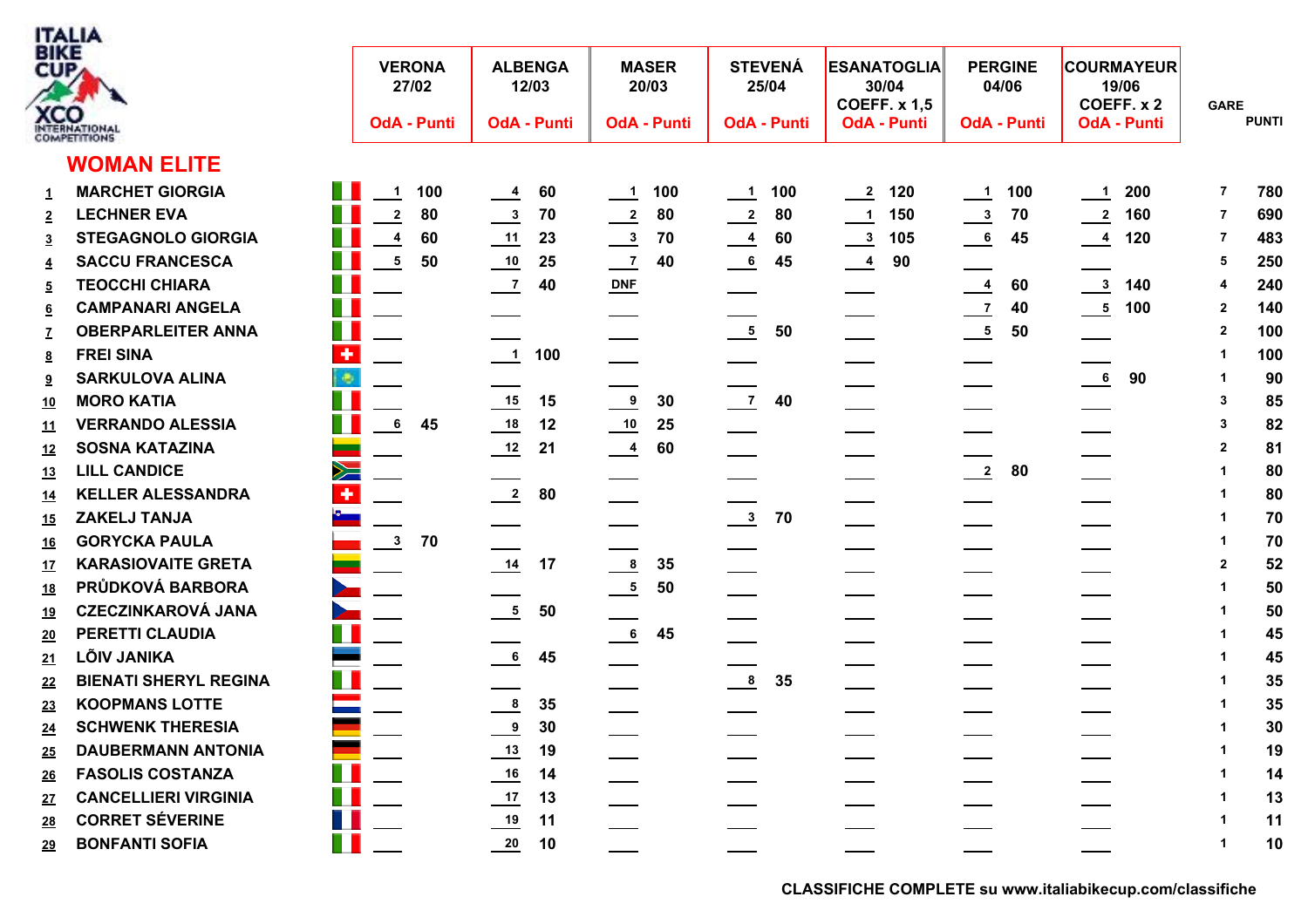

| 3 I K.E<br>CUP, | CO                          |                                     | <b>VERONA</b><br>27/02 |     | <b>ALBENGA</b><br>12/03 |                | 20/03                    | <b>MASER</b>       |                            | <b>STEVENÁ</b><br>25/04 |                      | <b>ESANATOGLIA</b><br>30/04<br><b>COEFF. x 1,5</b> | <b>PERGINE</b><br>04/06 |    |                            | <b>COURMAYEUR</b><br>19/06<br>COEFF. x 2 | <b>GARE</b>             | <b>PUNTI</b> |
|-----------------|-----------------------------|-------------------------------------|------------------------|-----|-------------------------|----------------|--------------------------|--------------------|----------------------------|-------------------------|----------------------|----------------------------------------------------|-------------------------|----|----------------------------|------------------------------------------|-------------------------|--------------|
|                 | <b>OMPETITIONS</b>          |                                     | <b>OdA - Punti</b>     |     | <b>OdA - Punti</b>      |                |                          | <b>OdA - Punti</b> |                            | <b>OdA - Punti</b>      |                      | <b>OdA - Punti</b>                                 | <b>OdA - Punti</b>      |    |                            | <b>OdA - Punti</b>                       |                         |              |
|                 | <b>WOMAN UNDER 23</b>       |                                     |                        |     |                         |                |                          |                    |                            |                         |                      |                                                    |                         |    |                            |                                          |                         |              |
| 1               | <b>MARZANI LETIZIA</b>      | H                                   | $\frac{3}{2}$          | 70  | $\frac{1}{2}$ 100       |                | $\frac{2}{2}$            | 80                 | $\overline{\phantom{0}}$ 1 | 100                     | $\frac{1}{\sqrt{1}}$ | 150                                                | $\frac{1}{2}$ 100       |    |                            |                                          | 6                       | 600          |
|                 | <b>PLANKENSTEINER NOEMI</b> | T.                                  |                        |     | $\frac{3}{2}$           | 70             | $\frac{3}{2}$            | 70                 | $\frac{2}{\sqrt{2}}$       | 80                      |                      |                                                    | $\frac{2}{2}$           | 80 | $\overline{\phantom{0}}$   | 200                                      | 5                       | 500          |
| $\overline{3}$  | <b>MANGIATERRA NEFELLY</b>  | T.                                  | 12                     | 21  |                         |                | $\frac{8}{1}$            | 35                 | $\frac{5}{2}$              | 50                      | $\frac{2}{2}$        | 120                                                | $\frac{3}{2}$           | 70 | $\frac{3}{140}$            |                                          | 6                       | 436          |
| $\overline{4}$  | <b>GRAF JULIA MARIA</b>     | T.                                  | 9                      | 30  | $\frac{5}{2}$           | 50             | $\frac{4}{1}$            | 60                 |                            |                         | $\frac{4}{1}$        | 90                                                 | $\frac{4}{1}$           | 60 |                            |                                          | 5                       | 290          |
| $\overline{5}$  | <b>ZANGA MARTA</b>          | T                                   | 14                     | 17  | $\frac{7}{2}$           | 40             | $\frac{5}{2}$            | 50                 |                            |                         |                      |                                                    | $\frac{6}{1}$           | 45 | $\frac{4}{120}$            |                                          | 5                       | 272          |
| 6               | <b>CHALLANCIN GIULIA</b>    | T.                                  |                        |     | $\frac{8}{1}$           | 35             |                          |                    |                            |                         |                      |                                                    | $DNF$                   |    | $\frac{2}{160}$            |                                          | 3                       | 195          |
|                 | <b>BRAMATI LUCIA</b>        | T.                                  |                        |     | $\frac{13}{1}$          | 19             | 10                       | 25                 | $\frac{8}{2}$              | 35                      | $\frac{3}{105}$      |                                                    |                         |    |                            |                                          |                         | 184          |
| <u>8</u>        | <b>SPECIA GIADA</b>         |                                     | $\mathbf{2}$           | 80  |                         |                | $\overline{\phantom{0}}$ | 100                |                            |                         |                      |                                                    |                         |    |                            |                                          | 2                       | 180          |
| 9               | <b>NITELLI ERIKA</b>        |                                     | 16                     | 14  |                         | 11             |                          |                    | $\frac{6}{1}$              | 45                      |                      |                                                    |                         |    | $\overline{\phantom{a}}$ 6 | 90                                       | 4                       | 160          |
| <u> 10</u>      | <b>ZARANTONELLO MARIA</b>   | T. J                                | 11                     | 23  |                         |                | $\frac{7}{2}$            | 40                 | $\frac{7}{2}$              | 40                      |                      |                                                    | $\frac{5}{1}$           | 50 |                            |                                          | 4                       | 153          |
| <u> 11</u>      | <b>WIEDMANN TAMARA</b>      | ═                                   | $\overline{4}$         | 60  | $\frac{2}{2}$           | 80             | $\overline{\phantom{a}}$ |                    | ____                       |                         |                      |                                                    |                         |    |                            |                                          | $\overline{\mathbf{2}}$ | 140          |
| <u> 12</u>      | <b>ALBERTI GIULIA</b>       | $\bullet$                           | 15                     | 15  | $\underline{16}$        | 14             |                          |                    |                            |                         |                      |                                                    |                         |    | $\overline{7}$             | 80                                       | 3                       | 109          |
| <u> 13</u>      | <b>MOSSER NINA</b>          |                                     | $\overline{1}$         | 40  |                         |                |                          |                    | $\frac{4}{1}$              | 60                      |                      |                                                    |                         |    |                            |                                          | $\mathbf{2}$            | 100          |
| <u> 14</u>      | <b>VERMETTE ROXANE</b>      | $\blacktriangleright$               |                        |     |                         |                |                          |                    |                            |                         |                      |                                                    | ____                    |    |                            |                                          | $\mathbf 1$             | 100          |
| <u> 15</u>      | <b>STIGGER LAURA</b>        |                                     | $\overline{1}$         | 100 |                         |                |                          |                    |                            |                         |                      |                                                    |                         |    |                            |                                          | -1                      | 100          |
| <u>16</u>       | <b>VICENTINI SARA</b>       | T.                                  | 19                     | 11  | 10                      | 25             | 11                       | 23                 | $DNF$                      |                         |                      |                                                    | $\frac{7}{2}$           | 40 |                            |                                          | 5                       | 99           |
| <u> 17</u>      | <b>BACHER LEA</b>           | T.                                  | $\underline{13}$       | 19  | 12                      | 21             | $\frac{9}{2}$            | 30                 |                            |                         |                      |                                                    | $DNF$                   |    |                            |                                          |                         | 70           |
| <u> 18</u>      | <b>STIRANO MARTINA</b>      | Ш                                   |                        |     |                         |                |                          |                    |                            |                         |                      |                                                    |                         |    | $\frac{8}{1}$              | 70                                       |                         | 70           |
| <u> 19</u>      | <b>MOVRIN VITA</b>          |                                     |                        |     |                         |                |                          |                    | $\frac{3}{2}$              | 70                      |                      |                                                    |                         |    |                            |                                          | -1                      | 70           |
| <u> 20</u>      | <b>CARFORA ROMANA</b>       |                                     |                        |     | 11                      | 23             | 6                        | 45                 |                            |                         |                      |                                                    |                         |    |                            |                                          | $\overline{2}$          | 68           |
| <u>21</u>       | <b>MARTINET CAMILLA</b>     |                                     |                        |     | $\frac{23}{2}$          | $\overline{7}$ | $DNF$                    |                    |                            |                         |                      |                                                    |                         |    | $^{9}$                     | 60                                       | 3                       | 67           |
| 22              | <b>MYGDAM LINE</b>          | <b>The Company</b><br><b>The Co</b> |                        |     | $\frac{4}{1}$           | 60             |                          |                    |                            |                         |                      |                                                    |                         |    |                            |                                          | -1                      | 60           |
| <u>23</u>       | <b>BUZSAKI VIRAG</b>        |                                     | $\overline{5}$         | 50  |                         |                |                          |                    |                            |                         |                      |                                                    |                         |    |                            |                                          |                         | 50           |
| <u>24</u>       | <b>HOLUBOVÁ ADÉLA</b>       |                                     |                        |     | $6\phantom{.}6$         | 45             |                          |                    |                            |                         |                      |                                                    |                         |    |                            |                                          |                         | 45           |
| <u> 25</u>      | <b>ZÜGER TINA</b>           | ÷                                   | $6\phantom{1}6$        | 45  |                         |                |                          |                    |                            |                         |                      |                                                    |                         |    |                            |                                          |                         | 45           |
| <u> 26</u>      | <b>TUTZER EMMA</b>          | E.                                  | 20                     | 10  | $\frac{24}{1}$          | 6              | 13                       | 19                 |                            |                         |                      |                                                    |                         |    |                            |                                          | 3                       | 35           |
| <u>27</u>       | <b>LUCCA VANESSA</b>        | W                                   |                        |     |                         |                |                          |                    |                            |                         |                      |                                                    | $\frac{8}{1}$           | 35 |                            |                                          |                         | 35           |
| <u>28</u>       | <b>SOMMER CLARA</b>         | e.                                  | $\boldsymbol{8}$       | 35  |                         |                |                          |                    |                            |                         |                      |                                                    |                         |    |                            |                                          |                         | 35           |
| <u> 29</u>      | <b>BERTONI GIULIA</b>       | П                                   |                        |     | 20                      | 10             | $12$ 21                  |                    |                            |                         |                      |                                                    |                         |    |                            |                                          | $\overline{2}$          | 31           |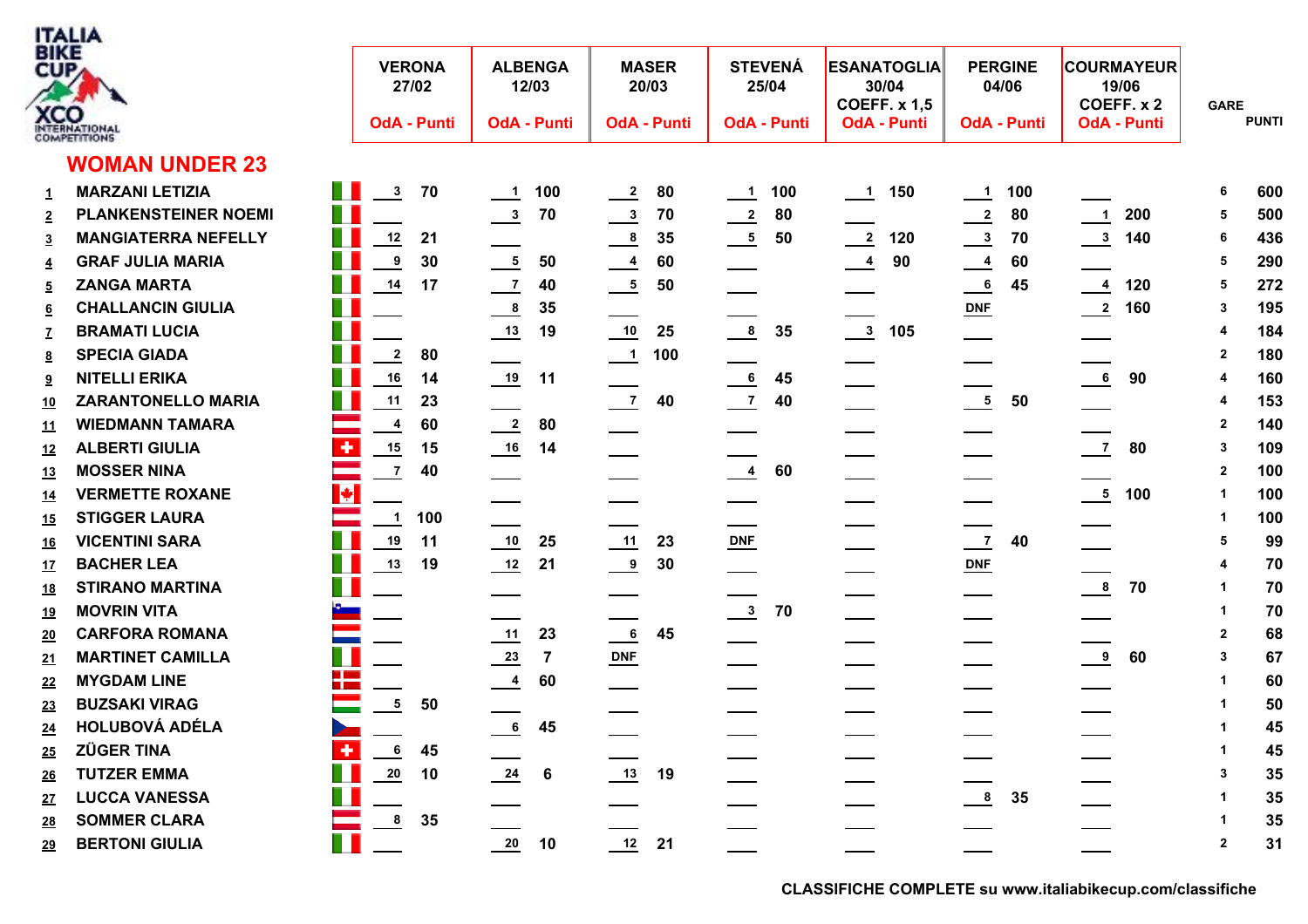

| <b>BIKE</b> | <b>XCO</b><br>INTERNATIONAL |        | <b>VERONA</b><br>27/02<br><b>OdA - Punti</b> |    | <b>ALBENGA</b><br>12/03<br><b>OdA - Punti</b> |    | <b>MASER</b><br>20/03<br><b>OdA - Punti</b> | <b>STEVENÁ</b><br>25/04<br><b>OdA - Punti</b> | <b>ESANATOGLIA</b><br>30/04<br><b>COEFF. x 1,5</b><br><b>OdA - Punti</b> | <b>PERGINE</b><br>04/06<br><b>OdA - Punti</b> | <b>COURMAYEUR</b><br>19/06<br>COEFF. x 2<br><b>OdA - Punti</b> | <b>GARE</b> | <b>PUNTI</b> |
|-------------|-----------------------------|--------|----------------------------------------------|----|-----------------------------------------------|----|---------------------------------------------|-----------------------------------------------|--------------------------------------------------------------------------|-----------------------------------------------|----------------------------------------------------------------|-------------|--------------|
|             | 30 BERTO ANTONIA            |        |                                              |    |                                               |    | $DNF$                                       | 30<br>$\frac{9}{2}$                           |                                                                          |                                               |                                                                |             | 30           |
| 31          | D'INCÀ SERENA               |        |                                              |    |                                               |    |                                             |                                               |                                                                          | 30<br>$\frac{9}{2}$                           |                                                                |             | 30           |
| <u>32</u>   | <b>MEDDE ISAURE</b>         |        |                                              |    | 9                                             | 30 |                                             |                                               |                                                                          |                                               |                                                                |             | 30           |
| <u>33</u>   | <b>KRAVANJA ANDREA</b>      |        | 10                                           | 25 |                                               |    |                                             |                                               |                                                                          |                                               |                                                                |             | 25           |
| 34          | <b>VAVERKOVÁ KATERINA</b>   |        |                                              |    | 14                                            | 17 |                                             |                                               |                                                                          |                                               |                                                                |             | 17           |
| <u>35</u>   | <b>TORMENA GAIA</b>         |        |                                              |    | $\underline{\phantom{0}15}$                   | 15 |                                             |                                               |                                                                          |                                               |                                                                |             | 15           |
|             | 36 ACQUISTAPACE VITTORIA    | a sa   | 17                                           | 13 | $DNF$                                         |    |                                             |                                               |                                                                          |                                               |                                                                |             | 13           |
|             | 37 HOUYVET LÉA              |        |                                              |    | $\frac{17}{2}$                                | 13 |                                             |                                               |                                                                          |                                               |                                                                |             | 13           |
| 38          | <b>ARICI SOFIA</b>          |        | 18                                           | 12 | $DNF$                                         |    |                                             |                                               |                                                                          |                                               |                                                                |             | 12           |
| <u>39</u>   | <b>BORRELLY MARGAUX</b>     |        |                                              |    |                                               | 12 |                                             |                                               |                                                                          |                                               |                                                                |             | 12           |
|             | 40 DE PIERI CAMILLA         |        |                                              |    | $\frac{21}{2}$                                | 9  |                                             |                                               |                                                                          |                                               |                                                                |             | -9           |
| <u>41</u>   | <b>GASSER LARA</b>          |        | 21                                           | 9  |                                               |    |                                             |                                               |                                                                          |                                               |                                                                |             |              |
|             | 42 OCCHIPINTI FEDERICA      | a sa n |                                              |    | $\frac{22}{2}$                                | 8  |                                             |                                               |                                                                          |                                               |                                                                |             | ō            |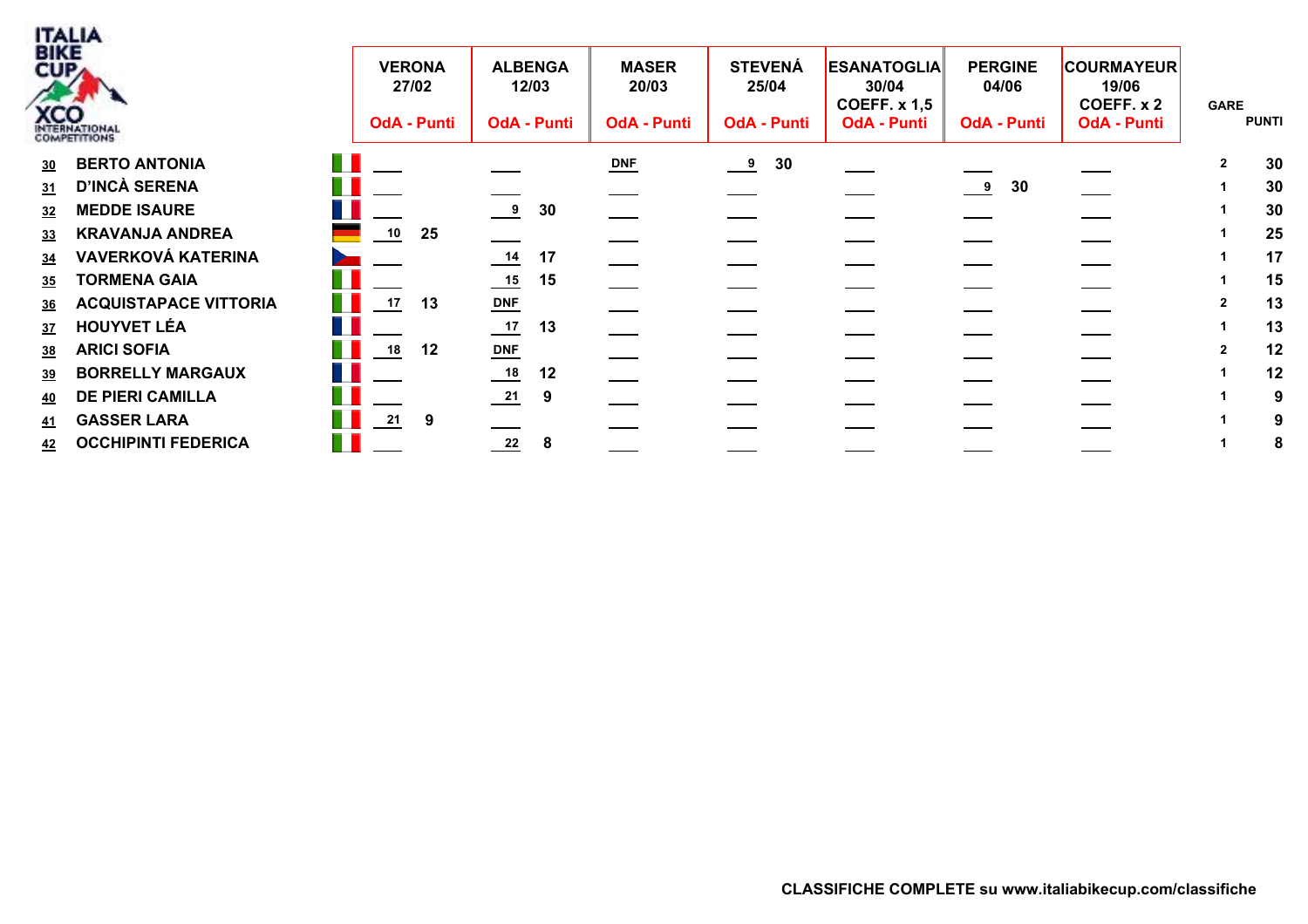

| BIKE<br>CUP                      | <b>XCO</b><br>INTERNATIONAL   |   | <b>VERONA</b><br><b>OdA - Punti</b> | 27/02          | <b>ALBENGA</b>             | 12/03<br><b>OdA - Punti</b> | 20/03<br><b>OdA - Punti</b> | <b>MASER</b> |                                       | <b>STEVENÁ</b><br>25/04<br><b>OdA - Punti</b> |                            | <b>ESANATOGLIA</b><br>30/04<br><b>COEFF. x 1,5</b><br><b>OdA - Punti</b> | 04/06<br><b>OdA - Punti</b>           | <b>PERGINE</b> |                                | <b>COURMAYEUR</b><br>19/06<br>COEFF. x 2<br><b>OdA - Punti</b> | <b>GARE</b>  | <b>PUNTI</b> |
|----------------------------------|-------------------------------|---|-------------------------------------|----------------|----------------------------|-----------------------------|-----------------------------|--------------|---------------------------------------|-----------------------------------------------|----------------------------|--------------------------------------------------------------------------|---------------------------------------|----------------|--------------------------------|----------------------------------------------------------------|--------------|--------------|
|                                  | <b>WOMAN JUNIOR</b>           |   |                                     |                |                            |                             |                             |              |                                       |                                               |                            |                                                                          |                                       |                |                                |                                                                |              |              |
|                                  | <b>CORVI VALENTINA</b>        |   | $\mathbf{1}$                        | 100            | $\overline{\phantom{0}2}$  | 80                          |                             |              |                                       | 70                                            | $\overline{\phantom{0}}$ 1 | 150                                                                      |                                       | 80             | $\frac{1}{1}$                  | 200                                                            | 6            | 680          |
| $\mathbf{1}$<br>$\overline{2}$   | <b>BRAIDA LUCREZIA</b>        |   | $\mathbf 2$                         | 80             | $\frac{3}{2}$              | 70                          |                             |              | $\frac{3}{2}$                         | 60                                            | $\frac{2}{2}$              | 120                                                                      | $\frac{2}{\sqrt{2}}$<br>$\frac{3}{2}$ | 70             |                                | 160                                                            | 6            | 560          |
|                                  | <b>FONTANA BEATRICE</b>       |   | $\boldsymbol{4}$                    | 60             | $\frac{6}{1}$              | 45                          |                             |              | $\frac{4}{1}$<br>$\frac{2}{\sqrt{2}}$ | 80                                            |                            |                                                                          | 6                                     | 45             | $\frac{2}{2}$<br>$\frac{4}{1}$ | 120                                                            | 5            | 350          |
| $\overline{3}$                   | <b>GASPERINI GAIA</b>         |   | $10\,$                              | 25             | $\frac{5}{1}$              | 50                          | $\frac{3}{2}$               | 70           |                                       |                                               | $\frac{4}{1}$              | 90                                                                       | $\overline{9}$                        | 30             | $\frac{9}{2}$                  | 60                                                             | 6            | 325          |
| $\overline{4}$<br>$\overline{5}$ | <b>GIANNOTTI GIORGIA</b>      |   | 9                                   | 30             | $\frac{20}{1}$             | 10                          |                             |              | --                                    |                                               | $\frac{3}{2}$              | 105                                                                      |                                       | 50             |                                | 90                                                             | 5            | 285          |
|                                  | <b>AUER SOPHIE</b>            |   | $\mathbf{3}$                        | 70             | $\frac{1}{\sqrt{1}}$       | 100                         |                             |              |                                       |                                               |                            |                                                                          | $\frac{5}{2}$<br>$\frac{1}{2}$        | 100            | $\overline{\phantom{a}}$       |                                                                | 3            | 270          |
| <u>6</u><br>$\mathbf{Z}$         | <b>DEMICHELIS GRETA</b>       |   | $\pmb{8}$                           | 35             | $\frac{7}{2}$              | 40                          | $\frac{2}{2}$               | 80           |                                       |                                               |                            |                                                                          |                                       |                | $\overline{1}$                 | 80                                                             | 4            | 235          |
| 8                                | <b>RIZZO VITTORIA</b>         |   | 11                                  | 23             | $\overline{\phantom{0}10}$ | 25                          | $\frac{19}{1}$              | 11           | 6                                     | 45                                            | $\frac{7}{2}$              | 60                                                                       | $DNF$                                 |                | $\overline{\mathbf{8}}$        | 70                                                             | 7            | 234          |
| 9                                | <b>CELESTINO MARIKA</b>       |   |                                     |                | $\frac{8}{1}$              | 35                          |                             |              |                                       |                                               |                            |                                                                          | $\overline{\phantom{0}}$              | 40             | $\frac{3}{2}$                  | 140                                                            | 3            | 215          |
| <u>10</u>                        | <b>HANNI ALEXANDRA</b>        |   | $\bf 6$                             | 45             | $\frac{4}{1}$              | 60                          | $\frac{1}{2}$               | 100          |                                       |                                               |                            |                                                                          |                                       |                |                                |                                                                | 3            | 205          |
| <u>11</u>                        | <b>PALLWEBER JANA</b>         |   |                                     |                | $\frac{9}{2}$              | 30                          |                             |              |                                       |                                               |                            |                                                                          | $\frac{4}{1}$                         | 60             | $\frac{5}{1}$                  | 100                                                            | 3            | 190          |
| 12                               | <b>CANCIANI LISA</b>          |   |                                     |                |                            |                             | $\frac{6}{1}$               | 45           | $\frac{5}{2}$                         | 50                                            | $\frac{5}{1}$              | 75                                                                       |                                       |                |                                |                                                                | 3            | 170          |
| 13                               | <b>POZZATTI ELISA</b>         |   | 20                                  | 10             | 15                         | 15                          | $\frac{4}{1}$               | 60           |                                       |                                               |                            |                                                                          |                                       |                | $\overline{\phantom{0}10}$     | 50                                                             | 4            | 135          |
| <u>14</u>                        | <b>CALDERONI VITTORIA</b>     |   |                                     |                | $\frac{24}{1}$             | 6                           | $\frac{12}{1}$              | 21           | $\frac{12}{ }$                        | 21                                            |                            |                                                                          | 11                                    | 23             | $\frac{11}{1}$                 | 46                                                             | 5            | 117          |
| <u>15</u>                        | <b>RADAELLI ELVIRA</b>        |   | 17                                  | 13             |                            |                             | $\frac{10}{1}$              | 25           | $\frac{9}{2}$                         | 30                                            |                            |                                                                          | $\frac{8}{1}$                         | 35             |                                |                                                                | 4            | 103          |
| <u>16</u>                        | <b>SUKHOPALOVA MARIA</b>      |   |                                     |                |                            |                             |                             |              | $\frac{1}{1}$                         | 100                                           | —                          |                                                                          |                                       |                |                                |                                                                |              | 100          |
| 17                               | <b>RADMÜLLER LENI MARIE</b>   |   | 16                                  | 14             | 11                         | 23                          | $\frac{9}{2}$               | 30           | $\frac{10}{1}$                        | 25                                            |                            |                                                                          |                                       |                |                                |                                                                |              | 92           |
| <u>18</u>                        | <b>TURINA MATILDE</b>         |   | 12                                  | 21             | $\frac{12}{1}$             | 21                          | $DNF$                       |              | $\overline{\phantom{0}}$              | 40                                            |                            |                                                                          |                                       |                |                                |                                                                |              | 82           |
| 19                               | <b>SQUARISE LAURA</b>         |   |                                     |                | $\frac{22}{2}$             | 8                           | $\frac{16}{1}$              | 14           |                                       |                                               |                            |                                                                          | $\overline{\phantom{0}10}$            | 25             | $\frac{14}{1}$                 | 34                                                             |              | 81           |
| 20                               | <b>MONTIBELLER ALESSANDRA</b> |   | 23                                  | 7              | $\frac{18}{1}$             | 12                          | $\frac{15}{1}$              | 15           |                                       | 23                                            |                            |                                                                          | $\frac{12}{1}$                        | 21             |                                |                                                                | 5            | 78           |
| 21                               | <b>BOCCHIO VEGA CARLOTTA</b>  |   |                                     |                | $\frac{21}{2}$             | 9                           | $\frac{13}{2}$              | 19           |                                       |                                               |                            |                                                                          |                                       |                | $\frac{12}{1}$                 | 42                                                             | $\mathbf{3}$ | 70           |
| 22                               | <b>SCUDERI LIVIA</b>          |   |                                     |                |                            |                             |                             |              |                                       |                                               |                            | 67,5                                                                     |                                       |                |                                |                                                                | -1           | 67,5         |
| 23                               | <b>BRERO LETIZIA</b>          |   | ${\bf 21}$                          | 9              | $\frac{17}{1}$             | 13                          |                             |              |                                       |                                               |                            |                                                                          |                                       |                | $\frac{13}{2}$                 | 38                                                             | 3            | 60           |
| 24                               | <b>PONTARA CHIARA</b>         |   | ${\bf 27}$                          | $5\phantom{1}$ | $\frac{16}{1}$             | 14                          | $DNF$                       |              | $\frac{13}{2}$                        | 19                                            |                            |                                                                          | $\frac{13}{1}$                        | 19             |                                |                                                                | 5            | 57           |
| 25                               | <b>MODESTI BARBARA</b>        |   |                                     |                |                            |                             | $\frac{18}{1}$              | 12           |                                       |                                               | $\frac{9}{2}$              | 45                                                                       |                                       |                |                                |                                                                | $\mathbf{2}$ | 57           |
| 26                               | <b>FERRI MARGHERITA</b>       |   | 13                                  | 19             |                            |                             | $\frac{8}{1}$               | 35           |                                       |                                               |                            |                                                                          |                                       |                |                                |                                                                | $\mathbf{2}$ | 54           |
| 27                               | <b>CAPAGNI SOFIA</b>          |   |                                     |                |                            |                             |                             |              |                                       |                                               | 8, 52, 5                   |                                                                          |                                       |                |                                |                                                                |              | 52,5         |
| <u>28</u>                        | <b>GREMAN SZONJA</b>          |   |                                     |                |                            |                             | $\frac{5}{1}$               | 50           |                                       |                                               |                            |                                                                          |                                       |                |                                |                                                                |              | 50           |
| 29                               | <b>CALDABERT LORENA DARIA</b> | ۰ | 5                                   | 50             |                            |                             |                             |              |                                       |                                               |                            |                                                                          |                                       |                |                                |                                                                |              | 50           |